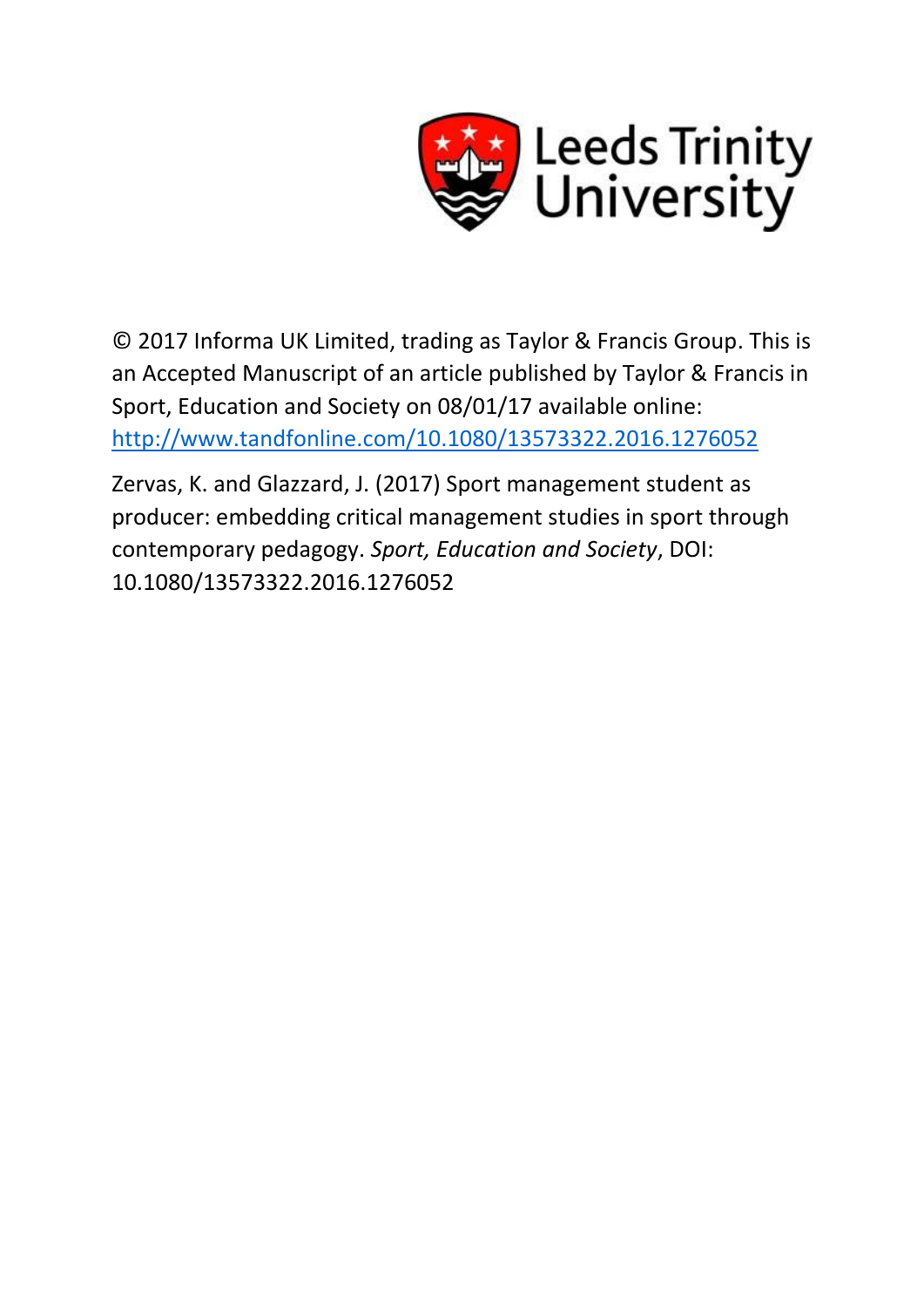**Sport Management Student as Producer: Embedding critical management studies in sport through contemporary pedagogy.**

Dr. Kostas Zervas

Dr. Jonathan Glazzard

<sup>a</sup> *Leeds Trinity University, Brownberrie Ln, Horsforth, Leeds LS18 5HD, United Kingdom; email: k.zervas@leedstrinity.ac.uk*

<sup>b</sup>*Leeds Trinity University, Brownberrie Ln, Horsforth, Leeds LS18 5HD, United Kingdom; email: j.glazzard@leedstrinity.ac.uk*

### **Abstract**

Corresponding Author: Kostas Zervas, Leeds Trinity University, Brownberrie Ln, Horsforth, Leeds LS18 5HD, United Kingdom. Email: k.zervas@leedstrinity.ac.uk; In recent years there has been growing interest over the role of major sport events and the sports industry. The aftermath of 2008 global crisis exposed the myth of "end of history" and raised several questions over the role of management and organisational practices and theories in all aspects of human activity, including sport. This article reviews the emergence of Critical Management Studies (CMS) as a field within management and organisational studies. We focus on Critical Performativity Theory (CPT) as a key concept of re-configuring managerial practices. We add our voices to those asking for more critical output in sport management and point out the potential contribution of CMS in sport and especially of CPT. Finally, we propose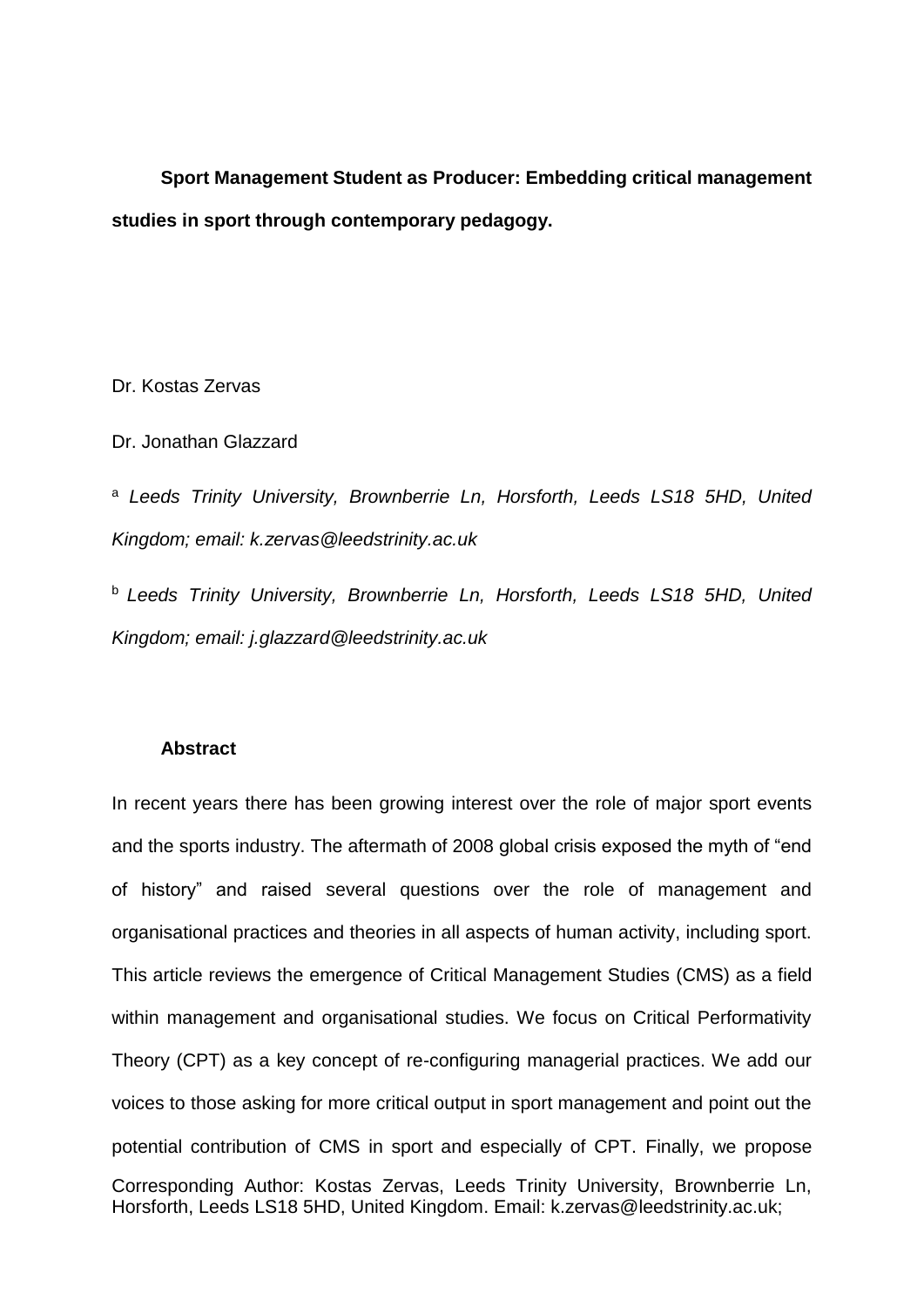"Student as Producer" as a pedagogical framework to act as a possible basis for incorporating critical theories into higher education teaching. We argue that this framework can contribute significantly towards providing future graduates with the skills and knowledge to enable them to deal with the contemporary challenges of modern sport's industry and wider society.

**Keywords:** critical sport management, critical performativity, student as producer, pedagogy

## **1. Introduction**

This paper argues that there is a need for a more critical pedagogy in sport management studies in higher education in order to help students to address some of the challenges within the industry. In order to support this, we offer an inclusive and enabling framework for higher education pedagogy which will support graduates to become more critically reflexive, flexible and better able to address the challenges that they are likely to face in the future.

 Sport management studies have rapidly grown into a dynamic sub-sector of sport studies since their emergence in the 1960s (Jones & Brooks, 2008). Being distinctively detached from traditional management studies, due to sport's unique nature (see Smith and Stewart, 2010; Hoye et al, 2015; Pedersen and Thibault, 2015), the field became an important aspect of the sports industry. Since the turn of the century, there have been substantial debates in both its pillars – sport and management studies - but nevertheless these debates have yet to reach the core of sport management, with some notable exceptions (Amis & Silk, 2005; Frisby, 2005; Shaw et al, 2008).

# **2. Background**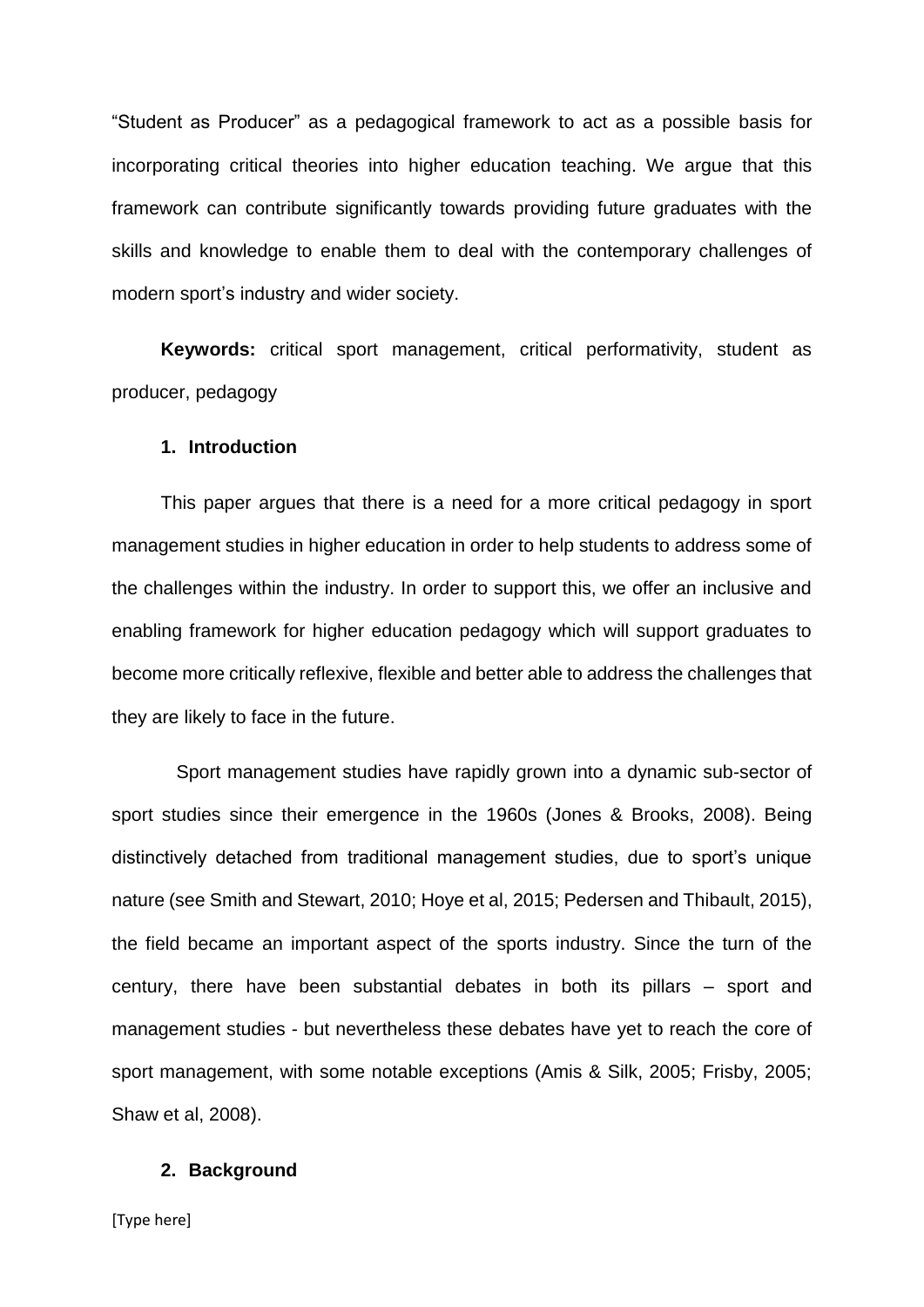The world of organised sport has become the issue of controversy and opposition, especially since the mid-noughties. Politics, inequality, doping scandals and other controversies were always part of the agenda (Sugden and Tomlinson, 2002), but in the recent years the signs of social opposition to organised sports have multiplied. The Olympics, the biggest of all events, has come under enormous criticism for overspending and gentrification (Lenskyj, 2000 and 2008; Shaw, 2008; Giulianotti et al, 2012). A fundamental issue in this case, beside the growing opposition to Olympics from local societies, is the decreasing number of Olympic candidates. A similar story is developing with the World Cup with stories of exploitation and discrimination (Cottle, 2011; Grix, 2012; Gibson and Watts, 2013).

Beyond sport's esoteric issues, as those pointed above, the social and professional environment which sport management practitioners operate is changing rapidly. The global economic crisis of 2008 reshaped the financial, social and political landscape and especially the way we see our world. Fukuyama's "end of history" illusion was brought to an end (Fukuyama, 1989). Fukuyama predicted the end of history as such: "the end point of mankind's ideological evolution and the universalization of Western liberal democracy as the final form of human government" (1989, p. 3). After the 2008 global economic crisis, it was apparent that markets, governments and enterprises ceased to operate according to the established rules of capitalism and global economy. Noam Chomsky commented on the collapse of the established norms of economics:

"Actually one of the more interesting moments in the history of science and scholarship was actually in 2008. For, as you know, for decades economists had been claiming with extreme arrogance that they completely understood how to control and manage an economy. There were fundamental principles, like the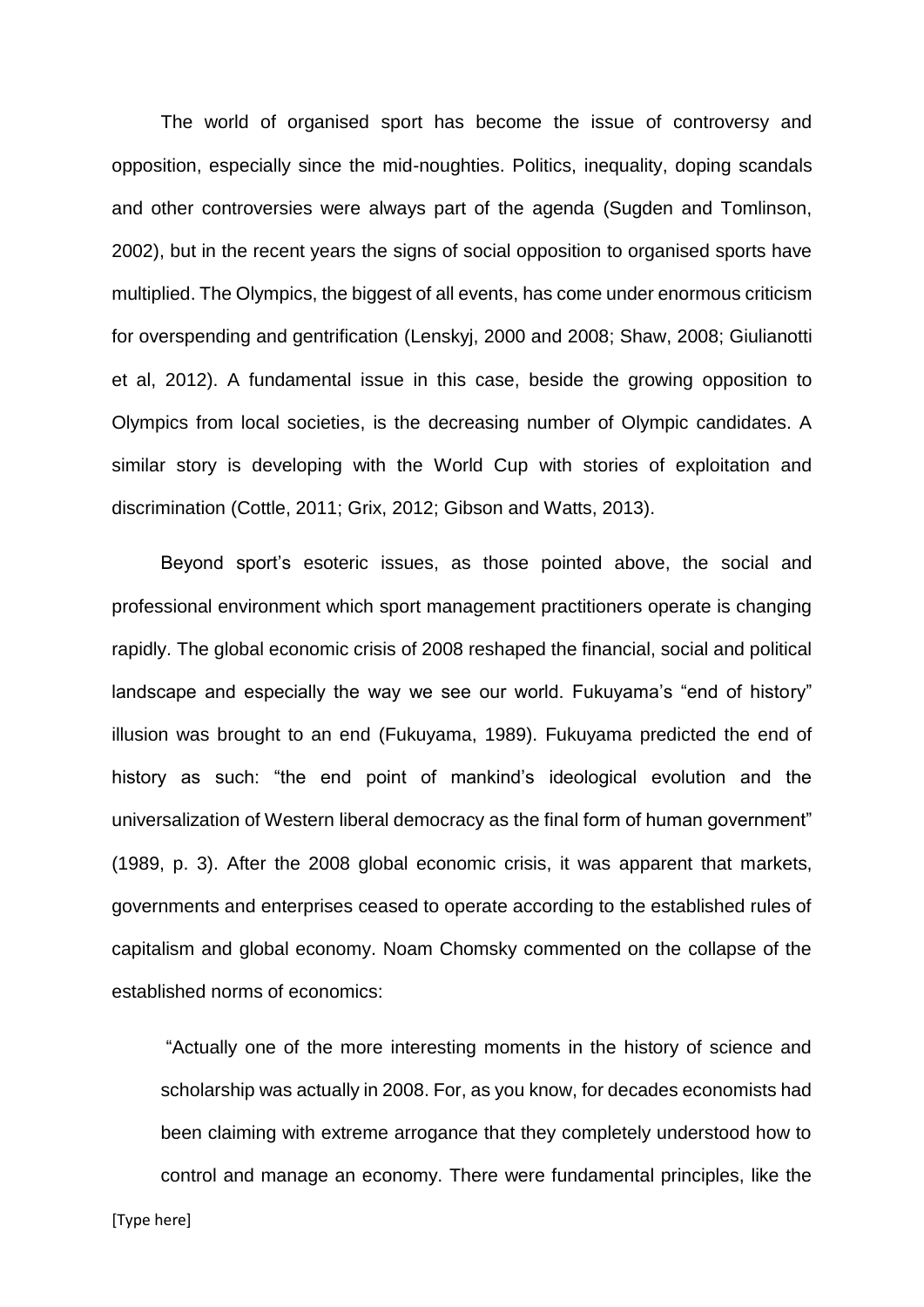efficient market hypothesis, rational expectations, and anyone who didn't accept this was dismissed as a kind of a, some strange kind of moron. The whole system collapsed, the whole intellectual edifice collapsed in a most amazing fashion it had no effect on the profession" (Chomsky, 2016)

Similar to Chomsky's comment on economists, management and organisation professions also remained relatively unaffected, despite the significant historical circumstance (Alvesson and Sandberg, 2012). The enormous growth of management field is accompanied by a troubling shortage of novel ideas and really strong contributions from academics in the field (Clark and Wright, 2009; Grey, 2010; Alvesson and Sandberg, 2012; Spicer et al, 2016). Alvesson and Sandberg (2012) argued that the consensus-challenging research in management is surprisingly rare and concluded that scholars should focus their efforts to "actively cultivate a more critical and path-setting scholarly orientation to research" (p.148). The debate within management studies had emerged from the start of the new century (Fournier and Grey, 2000). The established positivist, profit-oriented nature of management studies seemed insufficient to deal with wider social considerations, thus giving birth to Critical Management Studies (CMS).

[Type here] Sport management studies still lack a consistent field of critical debate. Sport management studies are hitherto positioned at the "end of history" – in the Fukuyamian sense (Amis and Silk, 2005). The field – like the sport industry itself - is bounded to profit-oriented strategies and ideological axioms like "efficient-market hypothesis". Any approach to challenge the industry and these established norms in sport management quickly disappear from popular consciousness (Amis and Silk, 2005). Yet, in the post-2008 era there remain questions that still require answers. This article aims to review the key arguments in CMS debate and trace the elements of critical sport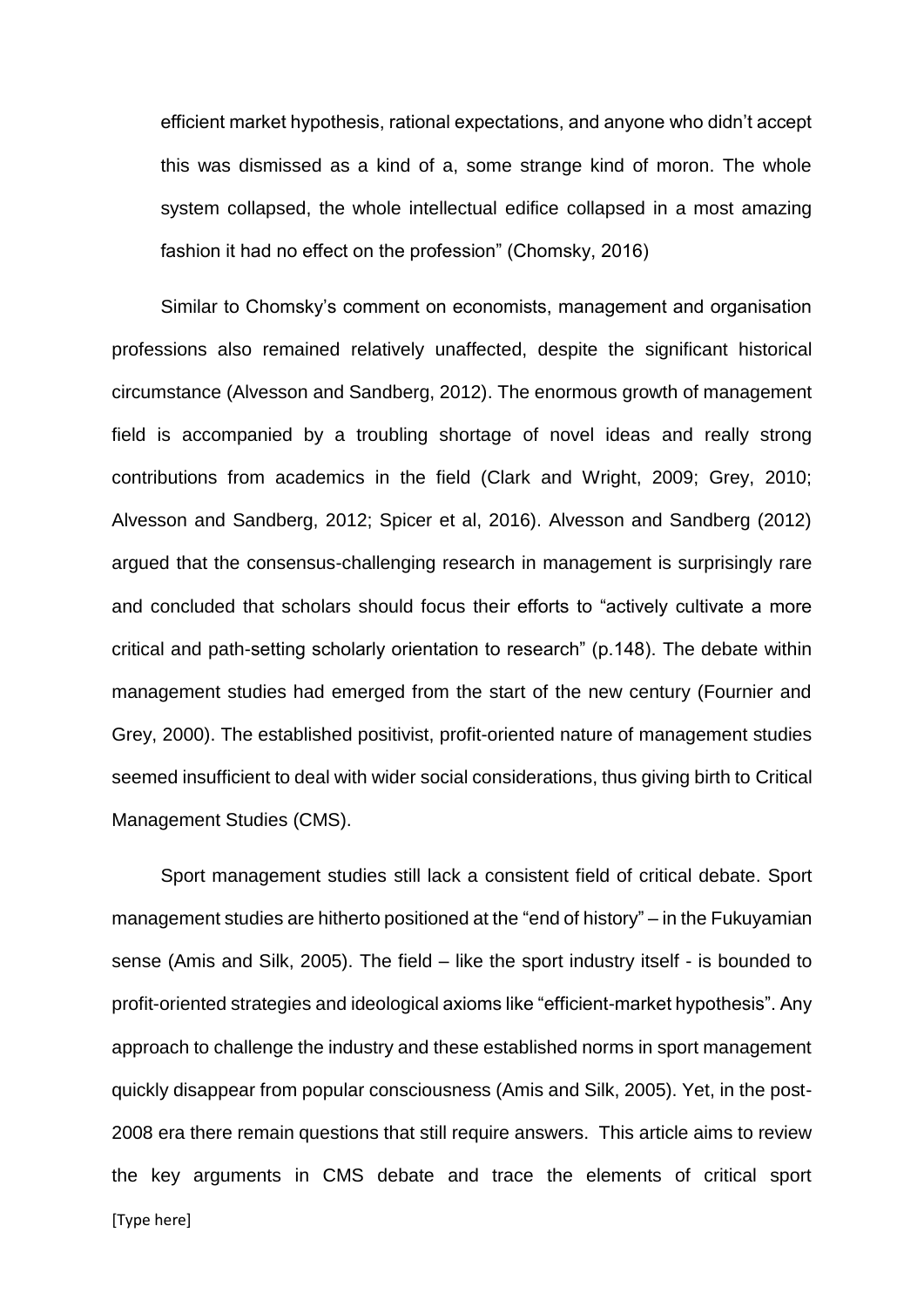management. We argue that sport management field should mobilise its resources and human capital to provide a critical response to its ever-changing socio-economic environment. Rather than simply adding our voice to the call for more critical research, we aim to provide a reasonable proposal through contemporary pedagogy.

#### **3. Critical Management Studies**

CMS is a field within management and organisational theory that questions the established institutional practices driven by profit-making. In practice, it aims to "challenge prevailing relations of domination – patriarchal, neo-imperialist as well as capitalist – and anticipate the development of alternatives to them" (Spicer et al, 2009). The emergence and rise of CMS came as a natural response to specific historical conditions such as "the New Right and New Labour; managerialization; the internal crisis of management; shifts in the nature of social science as well as specific factors concerning UK business schools" (Fournier and Grey, 2000, p. 8). CMS, since its establishment, has become a vibrant area of critique and confrontation between academics. For some, it failed to provide a solid alternative that would inspire a moral and social shift in the post-crisis era. Spicer et al argued that "While the global economy crumbled, CMS fiddled with footnotes" (Spicer et al, 2016, p. 243). Despite the apparent criticism, CMS remains a critical research-informed field of productive discussion.

CMS can be identified by three key characteristics: "de-naturalisation", nonperformative" and "reflexivity" (Fournieu and Grey, 2000; Grey and Wilmott, 2005;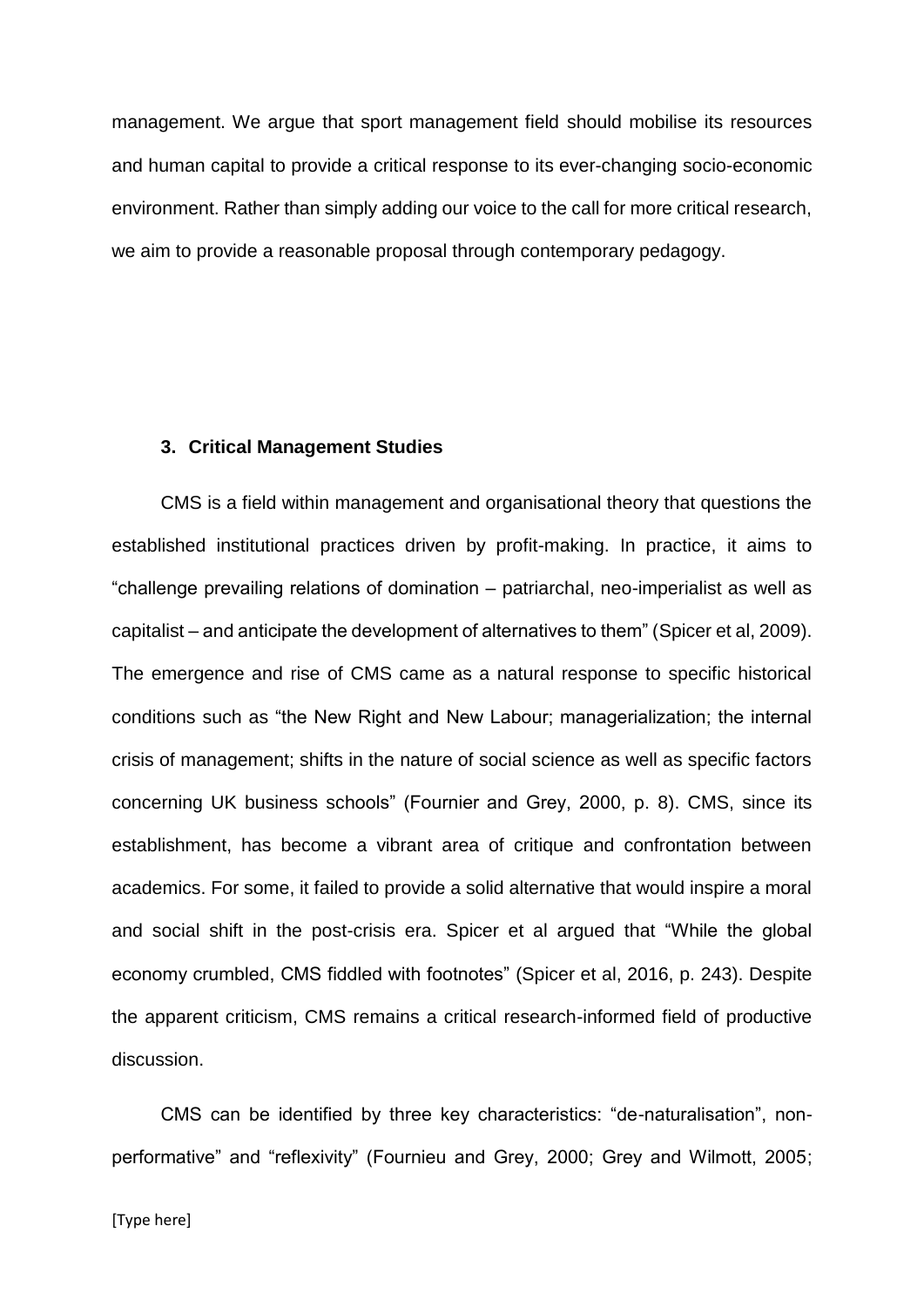Spicer et al, 2009). CMS authors have specific interpretations of terms. "Denaturalisation" means deconstructing the established "reality" of organisational life through questioning the "truthfulness of organizational knowledge by exposing its 'unnaturalness' or irrationality" (Fournier and Grey, 2000, p. 18). "Anti-performativity" opposes the "principle of performativity which serves to subordinate knowledge and truth to the production of efficiency" (Fournier and Grey, 2000, p. 17). "Reflexivity" denies the positivist approach of managerial and organisational studies, as a simplified approach to research and call for better integration of ideas. The above characteristics directly question established notions of management theory, like the *profit imperative* and the *efficient market hypothesis*, as accepted principles of human transactions. Alvesson and Spicer (2012) go further to suggest that the established organisational theory is based on non-rational and non-cognitive principles. They argue that organisations are governed by "*functional stupidity*; an inability and/or unwillingness to use cognitive and reflective capacities in anything other than narrow and circumspect ways" (2012, p.1201). This "functional stupidity" is characterised by lack of *reflexivity*, disinclination to require or provide *justification* and avoidance of *substantive reasoning*.

The above arguments point out the issue of performativity. As we have already mentioned the questioning of performativity, or anti-performativity, is one of the key characteristics of CMS and for many scholars (Spicer et al, 2009; Wickert and Shaefer, 2015; Spicer et al, 2016), a pivotal notion in reforming management. Spicer et al (2009) propose a critical performativity framework for communicating and acting in management. Instead of renouncing performativity, as suggested by Fournier and Grey (2000), they propose a set of tactics in order for management studies to become more affirmative, caring, pragmatic, potential focused and normative. The *tactics*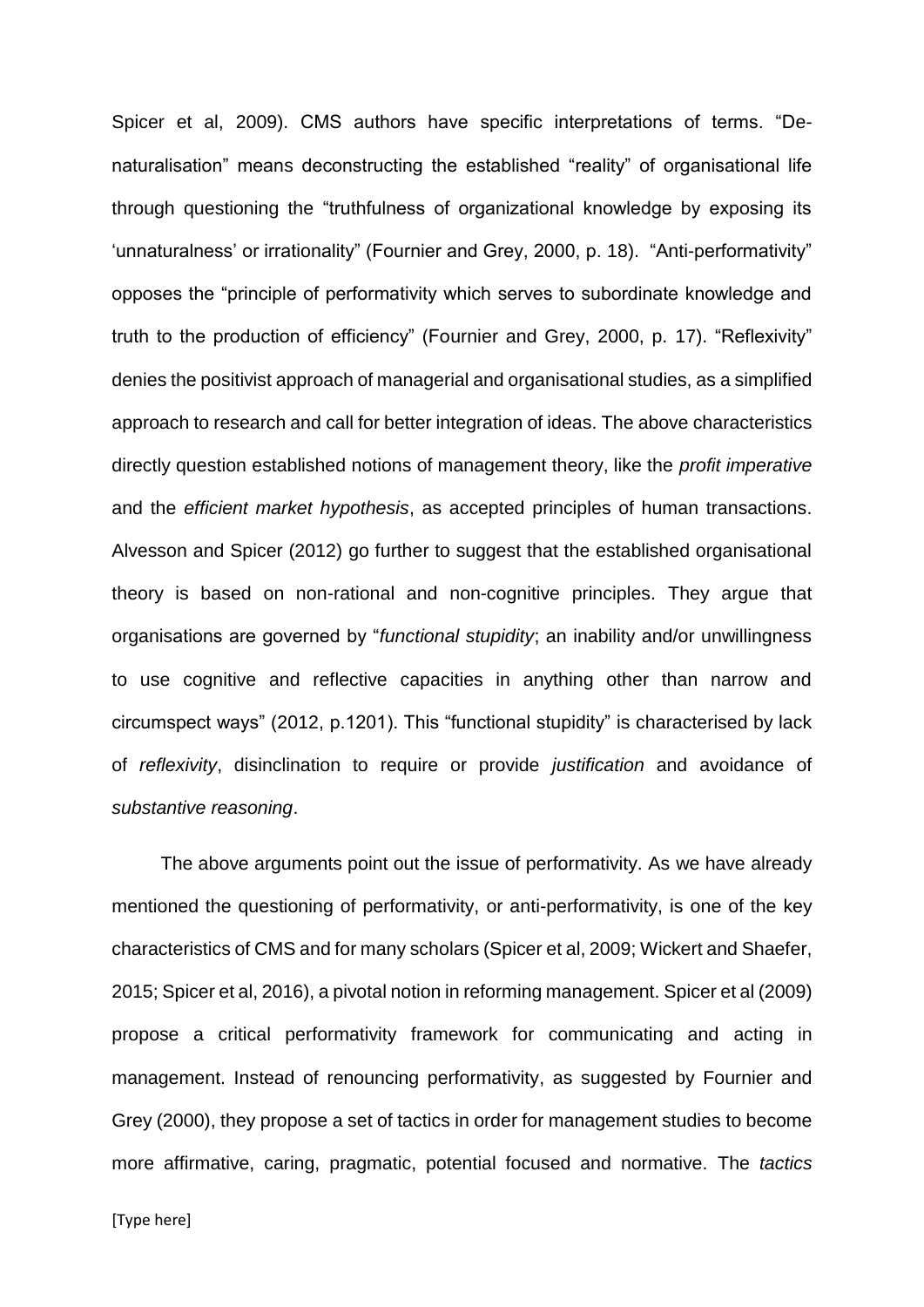which they propose in order to achieve these goals are, correspondingly: embracing ambiguity; working with mysteries; employing applied communicative action; exploring heterotopias and engaging in micro-emancipations (Spicer et al, 2009, p. 545). More specifically, by *affirmative stance* they argue that researchers should try to positively embrace the (often profit-oriented and labour-exploitative) ambiguity of established organisations and move beyond these constraining boundaries and get closer to the object of critique. With their second suggestion – *caring*, Spicer et al argue that researchers in management studies should seek to work with mysteries, rather than follow the theory-led protocol that dominates research. This process involves caring for views and possibilities, rather than affirming theories which have been taken for granted. With the notion of being *pragmatic* they propose adopting a more applied communication action, by "putting ideal speech aside" (2009, p. 550), in order to leave space for more participants to engage in debate and dialogue. By *potential focused* Spicer et al, propose engaging with the Foucauldian concept of *heterotopia* as a mean of studying potentialities, rather than actualities. This notion of *heterotopia* for Foucault, is the related to the quest of pragmatic examples from real world, rather than setting intangible utopic targets. Finally, Spicer et al propose a *normative* approach suggesting that CMS should focus on encouraging practitioners to engage in microemancipations in workplace that would benefit the social good, as "there is often limited space for large-scale revolutions" (2009, p. 553).

In relation to these five characteristics and tactics in achieving them Spicer et al (2009) suggest that CMS could actively contribute to social change through critical pragmatism, denouncing the claim that CMS lacked practical application. More importantly, Critical Performativity Theory (CTP) has become a radical platform for intervention in management, which could not be ignored. Spicer et al's (2009)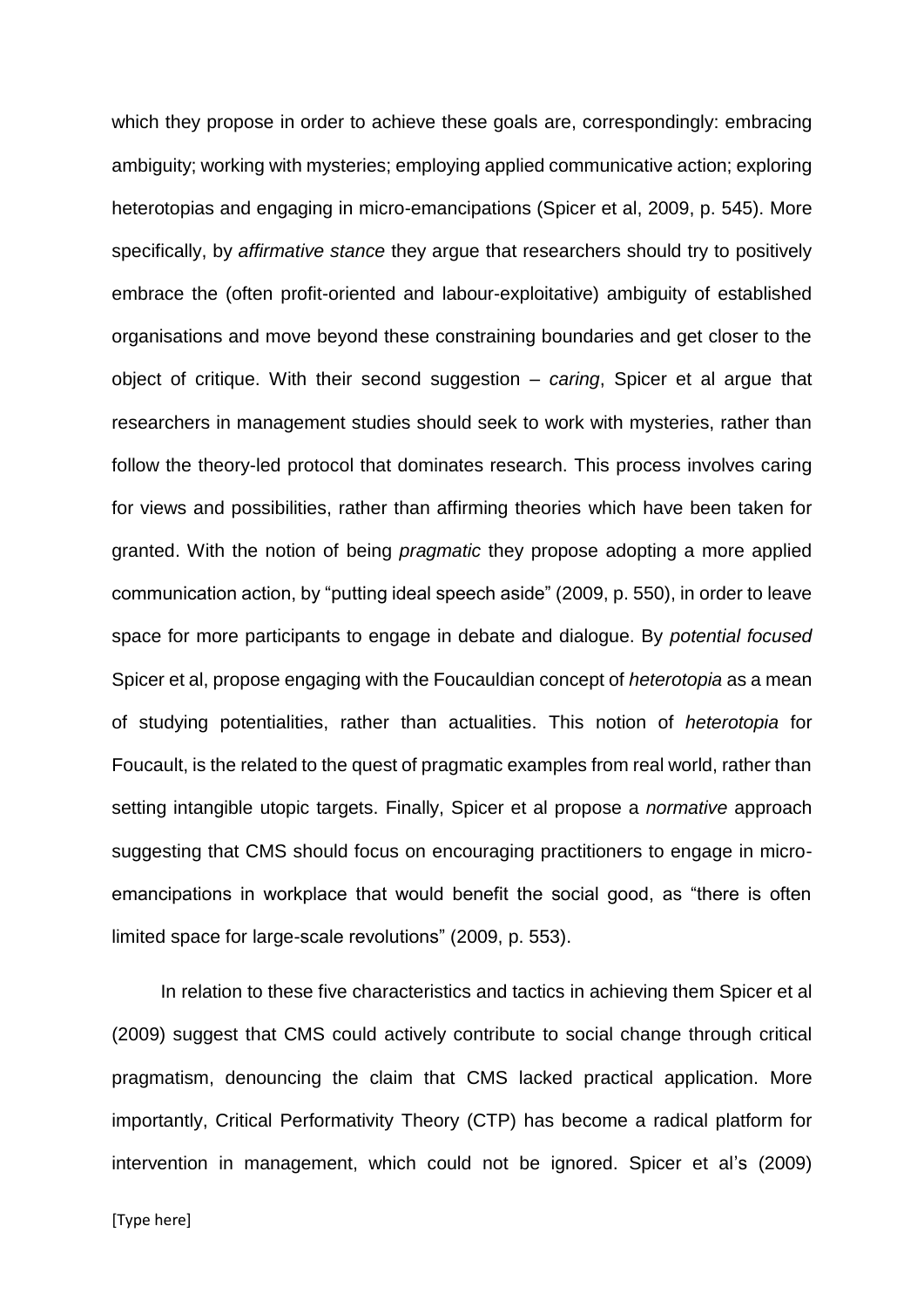framework quickly became the focus of both concern and praise from the academic community, and without doubt it moved into the heart of CMS debate (Cabantous et al, 2015; Wickert and Shaefer, 2015). CTP raised concerns over its "practicality" and "materiality" (see Fleming and Banerjee, 2015; Gond et al, 2015; Cabantous et al, 2015). More specifically, Cabantous et al (2016) argued that "CPT has a very strong emphasis on discourse, and while actively intervening in managerial discourses is a worthwhile thing to do, organizations cannot be understood without cognizance of materiality, and materiality is as important within performativity theory as discourse" (p. 6). In other words, they argued that CPT ignores the materiality of discourse in performative processes.

Spicer et al (2016) responded to those critiques by clarifying the scope and engagement of CPT. Firstly, they argued that to engage critically with performativity it is necessary to pose the right questions: by focusing on the wider public interest and by adopting a more reflexive framework, which defies the instrumental constrains of current discipline. Thus, critical work can be influential both on an academic and practical level. They concluded that CMS needs to engage disgruntled elites, address a broader network of people through forums (activists, policy-makers, managers etc), attract resources (intra and extra-academic) and disseminate ideas to broader public in order to achieve a truly positive impact in the academic field and in everyday life. Wickert and Shaefer (2015) in the same rationale - of impacting managers' practice – proposed a framework of progressive performativity based on two interrelated processes: *micro-engagement* and *reflexive conscientization*. These processes involve engaging middle-managers in working methodically for "small-wins" - or as Spicer et al (2009) put it "micro-emancipations" towards goals related to Corporate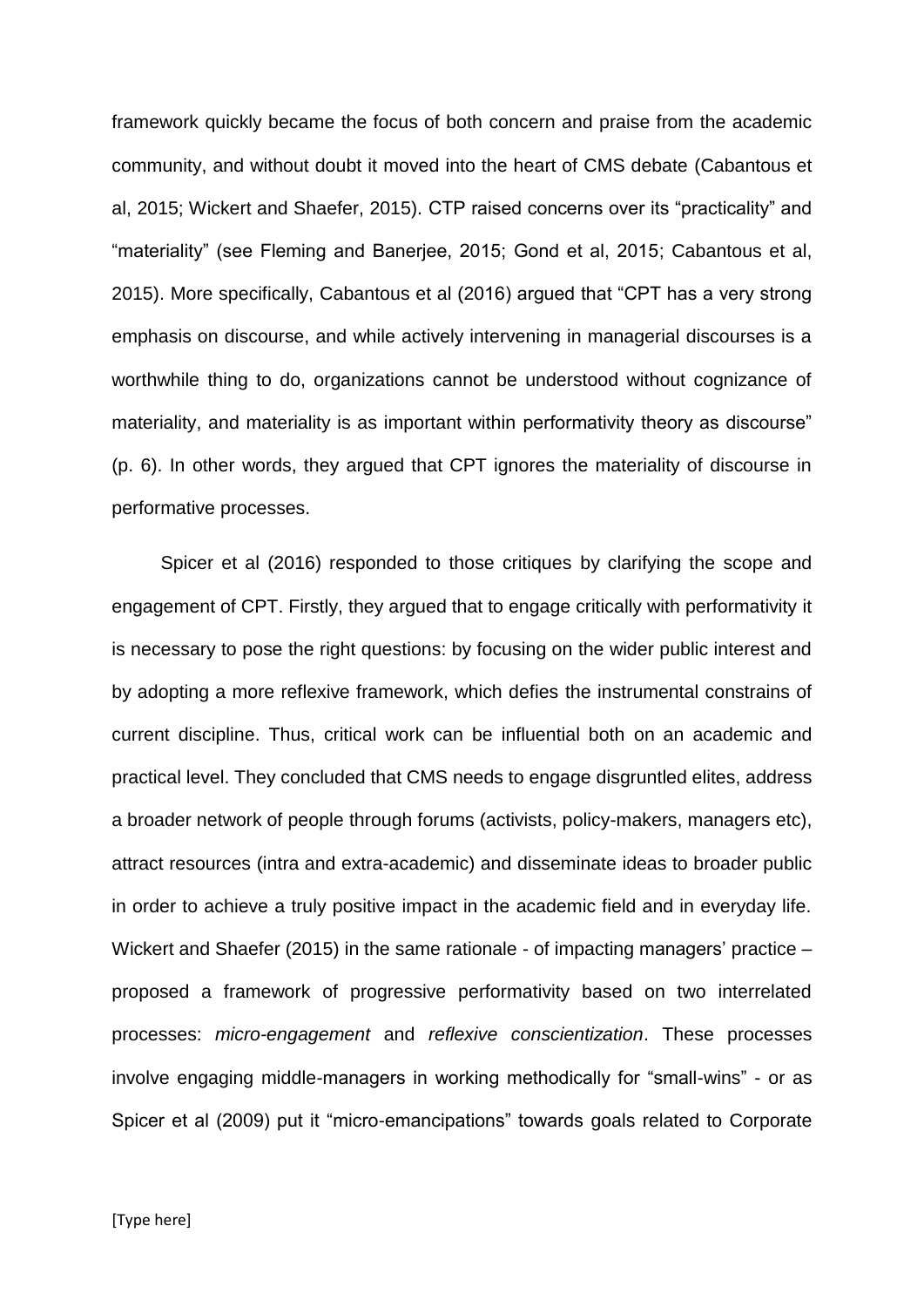Social Responsibility (CSR) and ethical treatment. These small changes could lead to greater wins and contextualisation of managerial performativity.

The above characteristics can summarise a methodological and epistemological debate, over the nature of discourse, and the value of performance standards and success metrics in management studies. The significance of this debate can be found both in ethical (are managers doing the right thing?) and practical (is it the right way to do it?) level. Beyond the ideological challenge of managerialism and consumerism, CMS call for a more reflexive and inclusive framework that will enable future professionals and academics deal with the increasingly changing environment.

## **4. Towards Critical Management Studies in Sport**

The issue of a more critical approach in management theory and practice also became the focus of sport-related papers. From the mid-noughties, academics have called for a more critical approach to sport management that would reflect to the everchanging sporting environment (Amis & Silk, 2005; Frisby, 2005; Zakus et al, 2007; Shaw et al, 2008). Most notably, Frisby (2005) questioned the lack of attention to the "bad and ugly" side of sport – corruption, environmental destruction, discrimination and inequality – from sport management scholars. She pointed out that the established positivist approach of sport management scholars was one of the sources of this omission and called for a steer towards critical social science (CSS) tradition. Frisby (2005, p. 5) offered critical social science as a paradigm, in sport management research, that would help sport managers uncover and understand the "bad and ugly"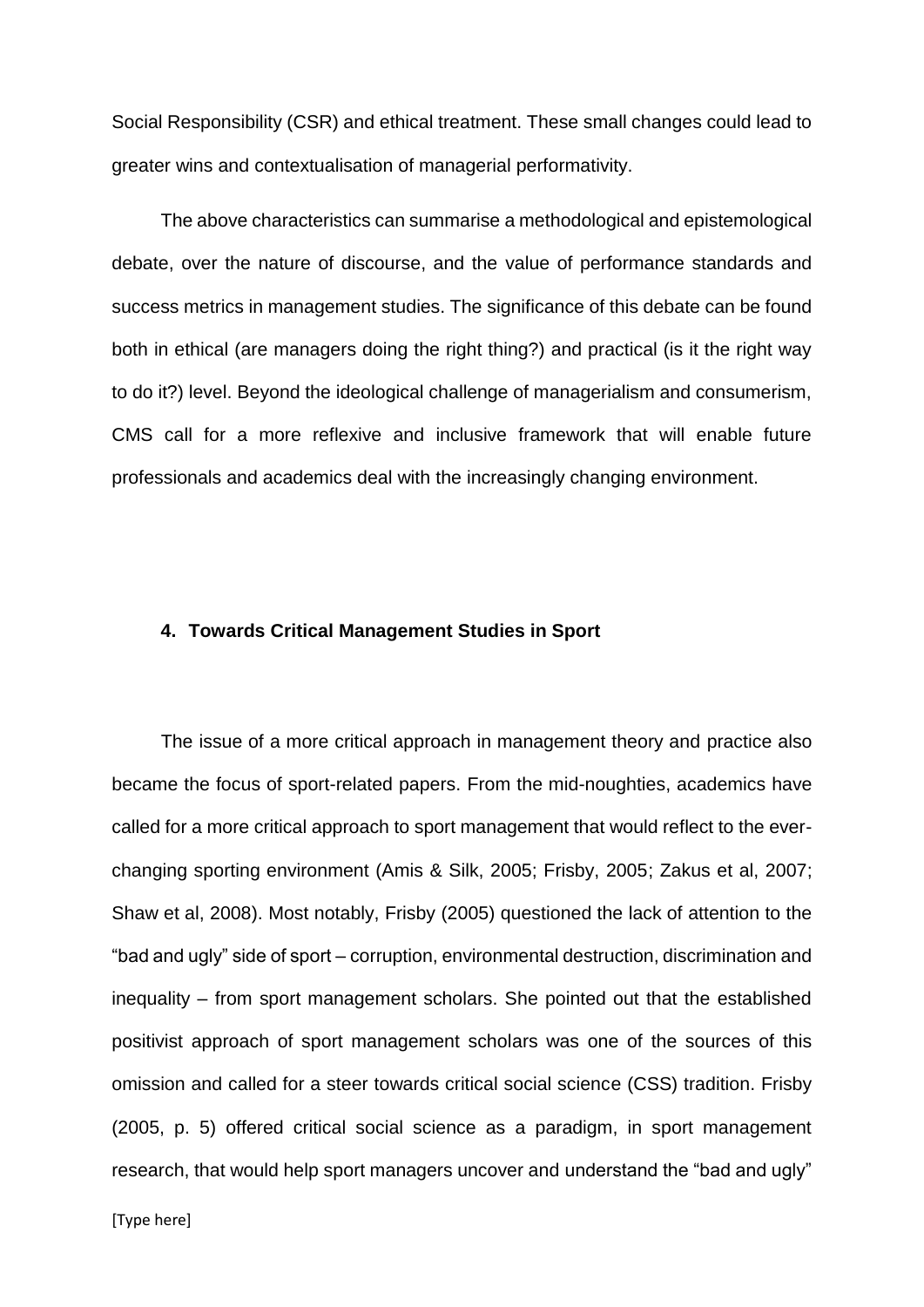side of sport, in order for everyone to enjoy its good side. In order to integrate CSS into sport management research, Frisby went further to propose three tasks – earlier introduced by Alvesson and Deetz (2000): *insight*, *critique* and *transformative redefinition*. She used the example of Jennings' (1996) and Lenskyj's (2000) radical work on the Olympics as an example of "meaningful knowledge transfer in order to promote social justice" (p. 8).

This call for critical research echoed the lack of cultural plurality and reflexivity in sport management studies, which was also pointed out by Amis and Silk (2005). Consequently, they called for a sport management that "nurtures a broad-ranging interpretive vocabulary, theorizes the social, cultural, economic, political, technological, and ideological relations within contemporary existence, and critically engages with whichever theories and methodological strategies are useful within a particular empirical context" (p. 362). Still, they – among other academics – acknowledged the relative paucity of critical research in sport management studies (Frisby, 2005; Amis and Silk, 2005; Shaw et al, 2008).

In recent years, theory development of sport management emerged as the pivotal issue, in a way of extending the boundaries of the field and responding to contemporary challenges (Washington and Patterson, 2011; Doherty, 2013; Fink, 2013; Chelladurai, 2013). Notably, Doherty (2013) pointed out the importance of "good" theory and suggested a more inclusive approach to research, whether it is by borrowing, adapting, or extending the boundaries of the field. Still, the importance of integrating "good" theory into sport management, as previously expressed by Frisby, (2005) is usually translated into a closer collaboration between academics in sport management and sport social sciences (Love and Andrew, 2012).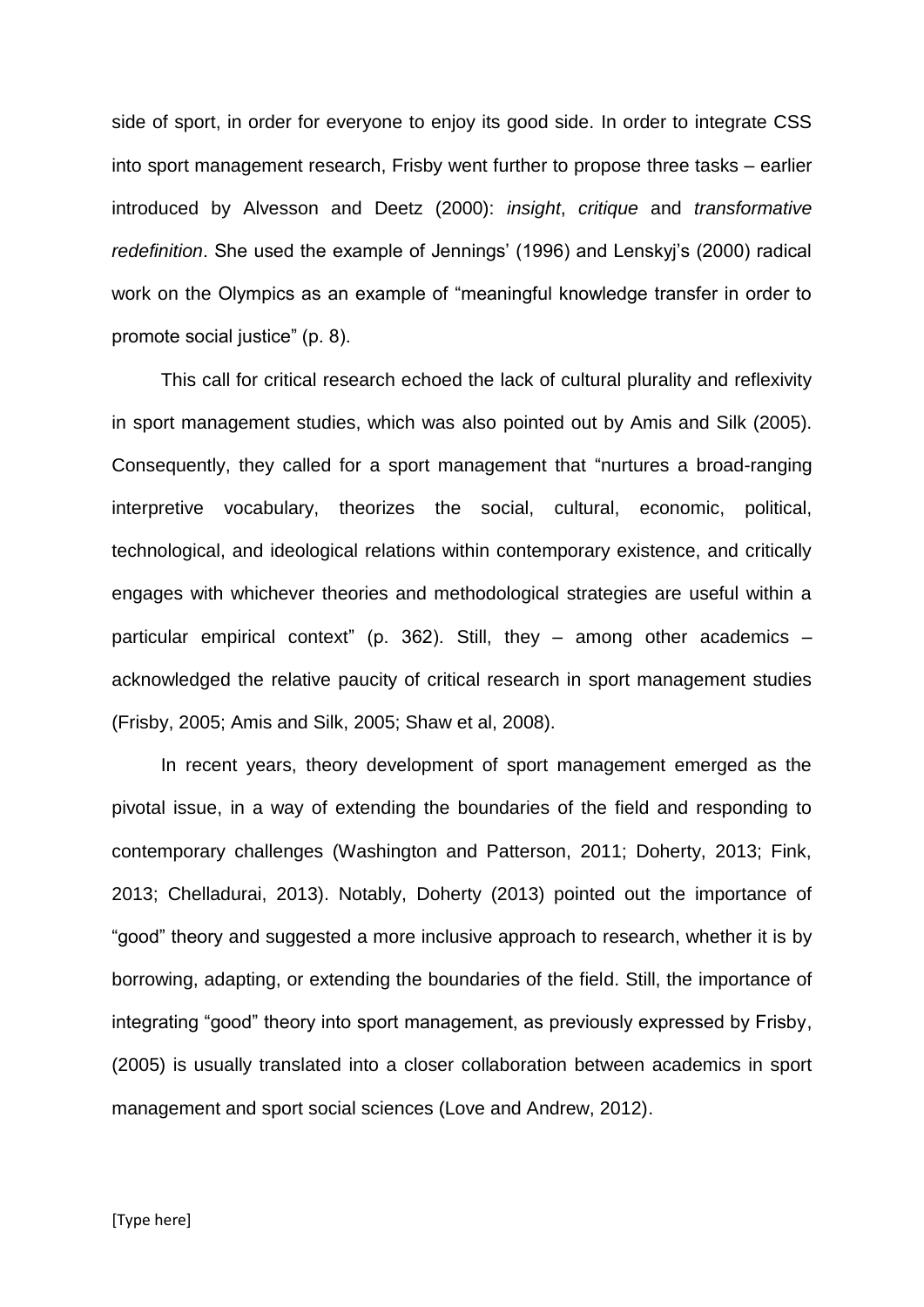Without a doubt, the work of CSS in sport - like Lenskyj's (2000, 2012) groundbreaking research on Olympics, or Sugden's (2013) critical left-realism and interventionism – can be of great significance in re-shaping any sport-related discipline. But, the scope of an emerging critical management studies in sport should also focus on applied practices in leadership – similarly to CMS approaches that discussed above. The notion of integrating critical theory into sport leadership, in order to promote inclusion and diversity, has already became a key issue for academics from the wider area of physical education (PE) and sport (Tinning, 2002; Tinning and Glasby, 2002; Fitzpatrick, 2011; Fitzpatrick & Santamaria, 2015).

More specifically, Fitzpatrick and Santamaria (2015) acknowledged the limitations of PE and of the wider area of sport, in marginalising those positioned as "different". They proposed an "Applied Critical Leadership" (ACL) – a multidisciplinary approach based on transformative leadership, critical multiculturalism and critical race theory - to be integrated into HE pedagogy. And further to reframing the curriculum and teaching of PE, they also called for an expansion to the "leadership distribution" of the field. They used the example of "Euro-centric stereotyping" – that non-white students are hailed as 'natural athletes' (see Carrington, 2010), which is widely reproduced in sport-related discourses as a mean of cultural hegemony. So for them, PE c be conceptualised as a field of practice and as such, any adaptation to it would require challenging and disrupting existing norms of behaviour. They concluded that in order for PE to operate as an inclusive field it requires both: a critical pedagogical framework that will incorporate contemporary social challenges, and a radical performative consideration of existing norms and discourses.

Fitzpatrick and Sanatmaria's (2015) arguments seem very substantial not only because they acknowledge the significance of critical pedagogy in reshaping the field,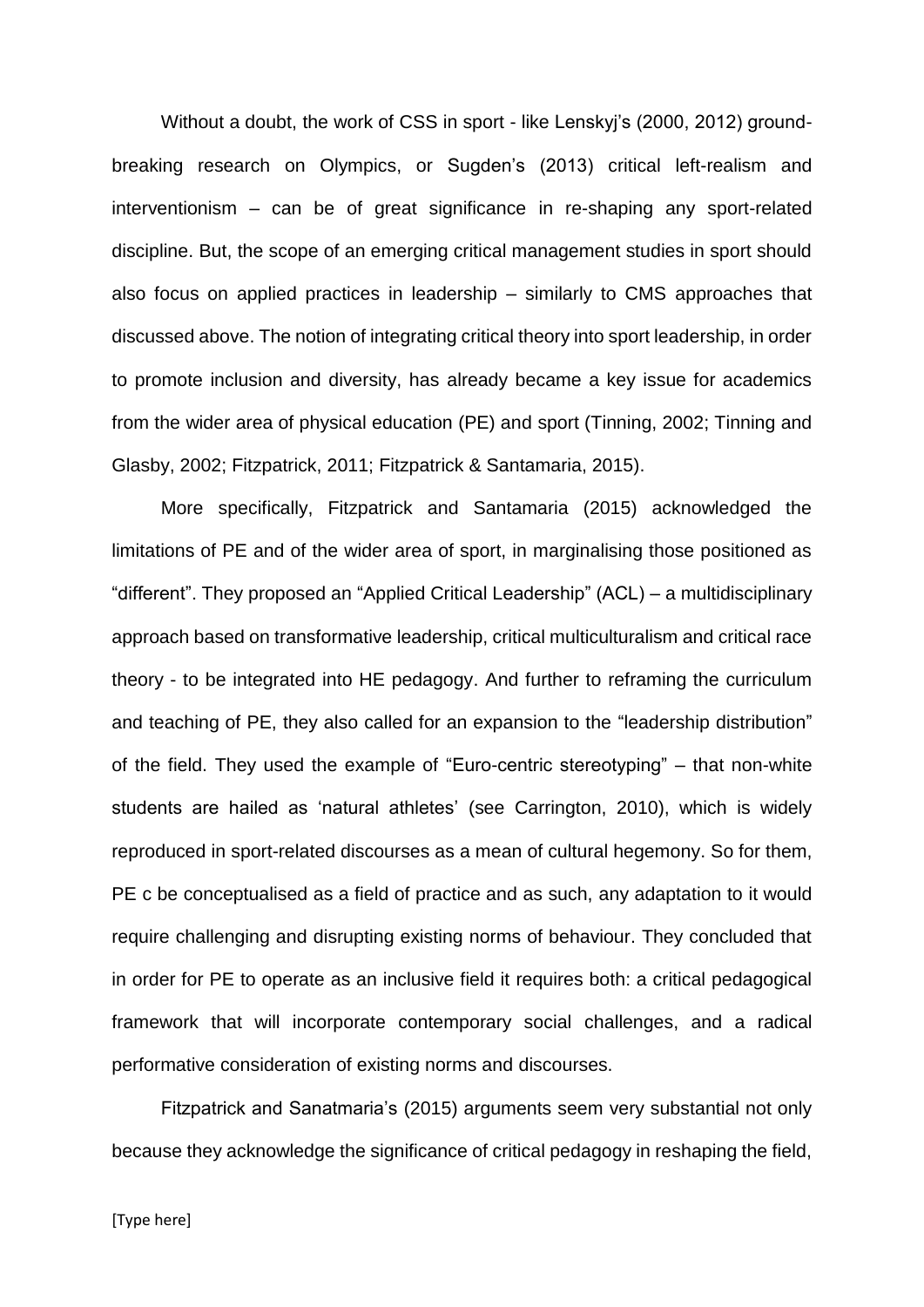but most importantly because they identify that this is not enough in a practical field (such as PE) without challenging the "embodied dispositions", or habitus (see Bourdieu, 1977; 1990). We could argue that Sport Management can similarly be predominately conceptualised as a field of practice as well. In that sense the contribution of CSS in the field would be (and are) quite significant, but could be inadequate without challenging issues around performativity. And while the debate in CMS intensifies over issues such as performativity (as mentioned above), there is a notable lack of similarly critical papers in sport management studies. This relative silence is not easily justifiable considering the growing sport scepticism (in CSS and HE) and the wider post-crisis debate.

The influential work of academics in CMS (Alvesson and Deetz, 2000; Spicer et al, 2009) can have great impact in sport management and especially the issue of performativity. A useful example to this could be drawn from Olympic studies and research done on its controversies, including our own (Lenskyj, 2000; Shaw, 2008; Zervas, 2012; 2016). Most of Olympic-opposing groups in recent years (composed by academics, environmentalists, architects, social activists, etc.) campaigned for issues concerning public space, environmental destruction, human rights and decisionmaking among others. In all the above cases the campaigners argued that the Olympic organisers - whether it was bidding or hosting - never really got into a discussion with the campaigners, needless to say they never involved them into the decision making process. This unwillingness, or incapacity, of Olympic organising committees to work with local communities, demonstrates the lack of flexibility and openness of sport managers and sport organisers to listen those affected most from their decisions. If local Olympic organisers – usually middle-managers – could work with campaigning groups, some of the controversies of such events could be dealt with in the interest of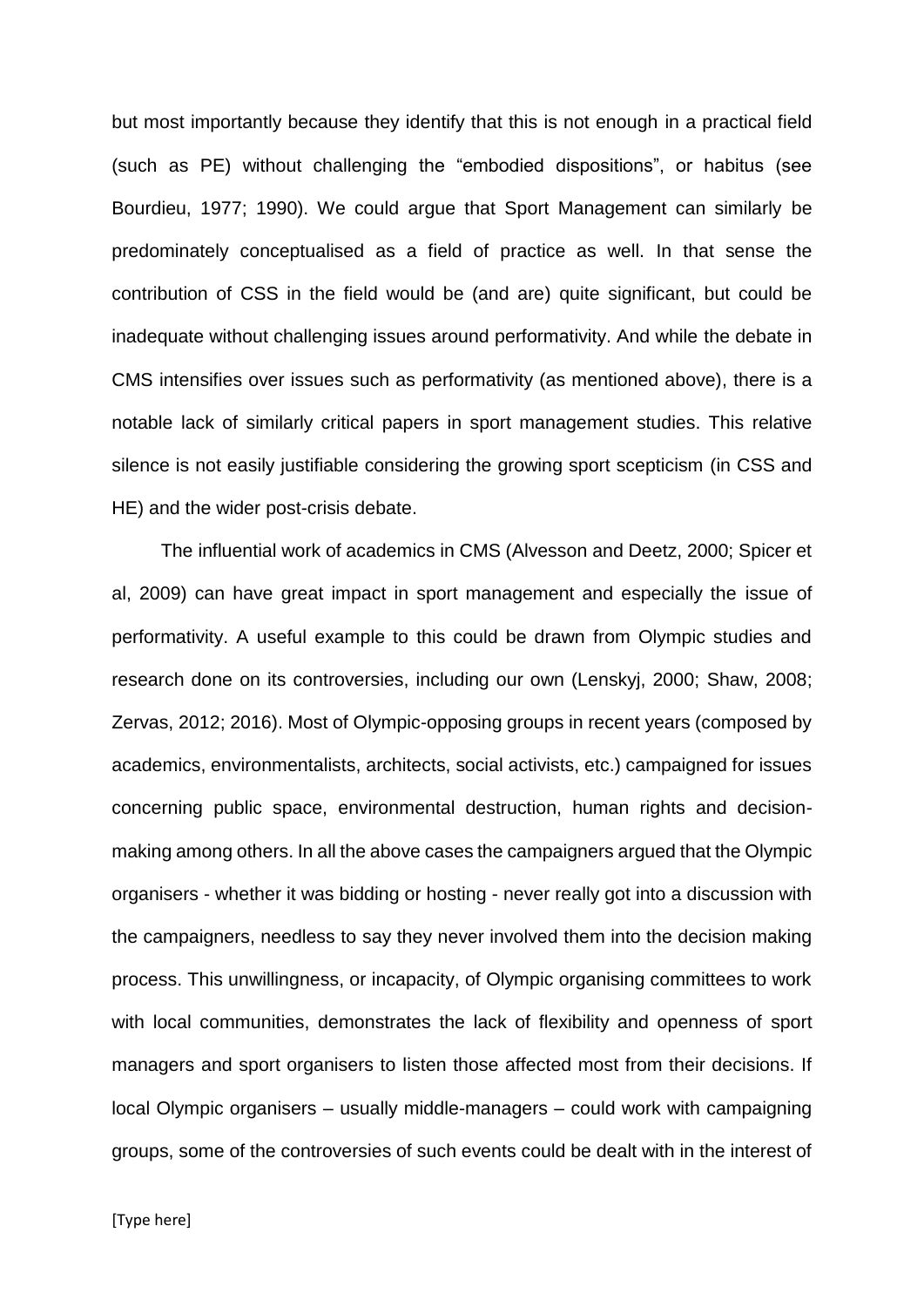public good. But the organisational grids, the managerial job descriptions and the performance measures usually do not include such references.

The above example is characteristic of the lack of flexibility, of caring and of wider public sensibility often shown from sport organisers and managers. It is a matter of "functional stupidity" (Alvesson and Spicer, 2012) and goes down to issues professional practice and performativity (Spicer et al, 2009). How could sport managers, educated with the established goal-oriented culture and operating with nonreflexive performative attitude, embrace opposing views and non-normative behaviours? An answer to this could be by adopting a more affirmative, caring, pragmatic, potential focused and normative stance (Spicer et al, 2009); by focusing on wider public interest and promoting a more flexible and reflexive managerial framework (Spicer et al, 2016); or in other words: through critical performativity.

For us, the issue of critical sport management studies is not only a matter of inclusive research and informed theory. It is a matter of professional culture and foremost a matter of history-making. Its true essence lies in educational interventionism that will produce future practitioners and academics that can embrace opposition and differentiation, can operate ethically in the interest of public welfare and can act responsibly and decisively in times of political and social crisis. Therefore, we propose that a contemporary pedagogical approach that would incorporate the elements of reflexivity and critical engagement can make a real difference in sport management.

#### **5. Towards a more reflexive framework – student-as-producer**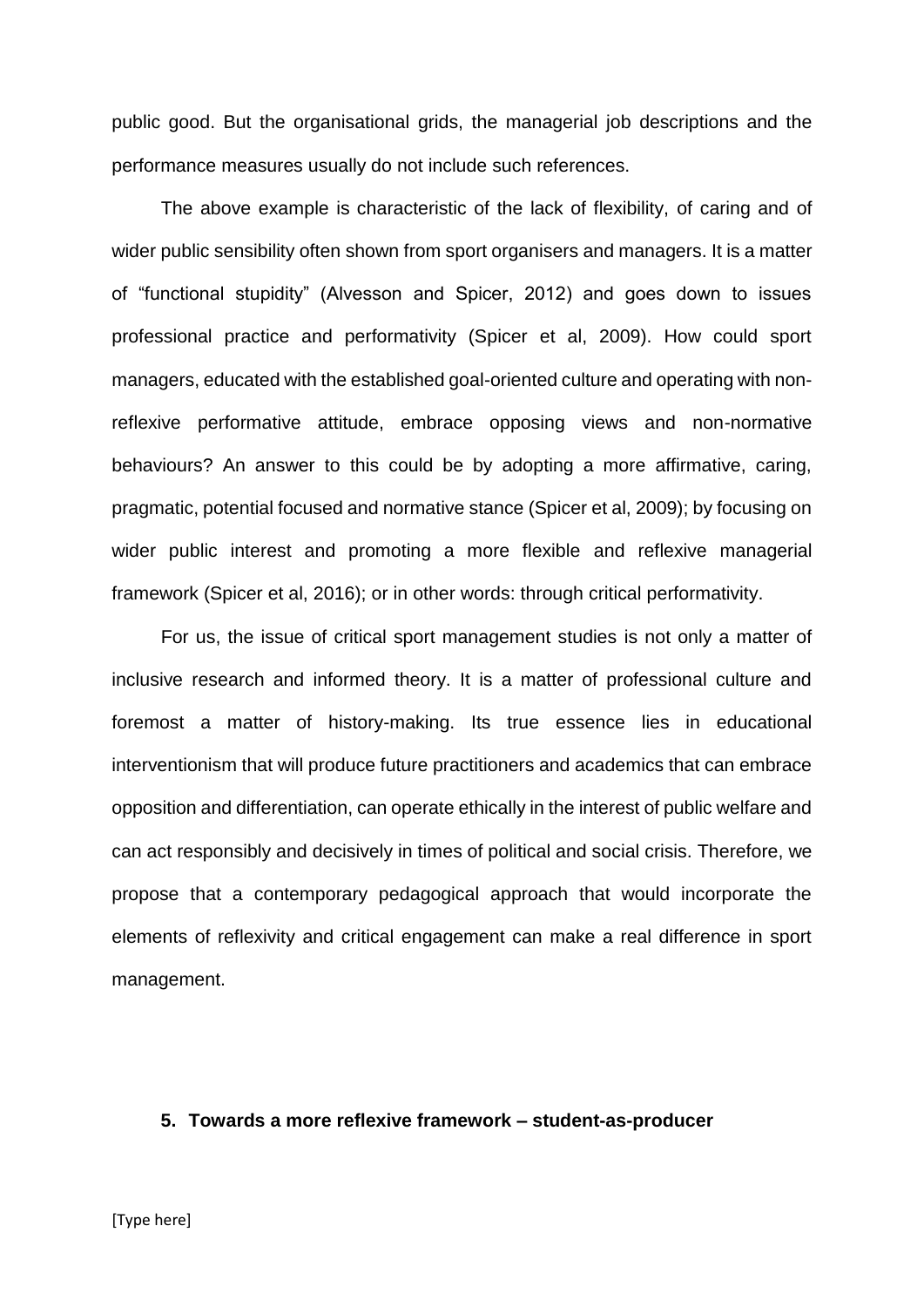Recent discourse in higher education has positioned students as consumers rather than willing learners (Molesworth et al, 2009). There has been an emphasis on neo-liberalist principles (Saunders, 2011) which has emphasised student satisfaction, value for money (Carey, 2013), competition and outcomes for students. Within this 'consumerist paradigm' (Carey, 2013: 251) the student is rebranded as a client of the university. In the UK student satisfaction is measured through the National Student Survey which reinforces a consumerist focus on satisfaction (Gibbs, 2010) rather than focusing on students' perspectives on engagement. This focus on consumerism assumes that students make purchasing decisions based on how satisfied they are with the services they receive. Universities see their students as sources of income and use this assumption to marketise the services they offer (Carey, 2013). However, there is evidence to suggest that whilst students may sometimes act as customers, this is not their prime motivation (Woodall et al, 2012).

The Student as Producer framework situates the learning experience as a coproduction between students and their universities (Carey, 2013). It represents a direct challenge to managerialism (McCulloch, 2009) and consumerist principles and provides students with significant opportunities to take ownership of their curriculum and learning. The model essentially positions students as social agents; they are viewed as capable and confident and able to participate equally with lecturers in aspects such as curriculum design and knowledge generation. Within this framework, students are not only required to provide feedback on their experiences, they are required to actively engage in offering solutions to problems which they have identified. Rather than viewing students as passive recipients of knowledge, students are positioned as active producers of knowledge. The process of learning is given greater significance than the products of learning. Through active engagement in this model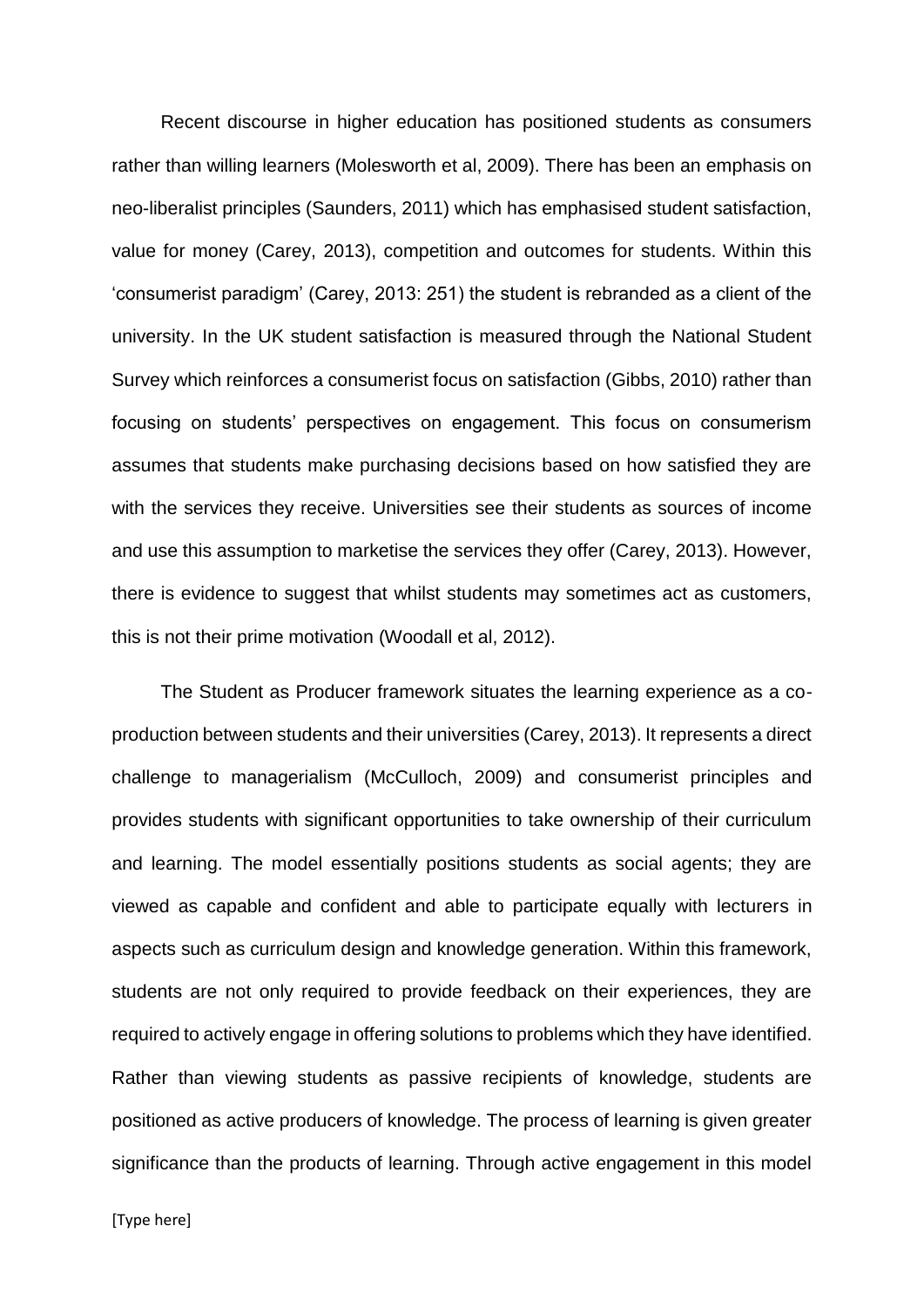students learn to listen to offers, empathise, challenge and negotiate. They are required to take responsibility for their own education power imbalances between lecturers and students are eradicated.

The idea behind "student-as-producer", according to Neary (2010) derives from the writings of Walter Benjamin and Lev Vygotsky. In an essay titled "The Author as Producer" (1934/1973) Benjamin advocated a model of critical involvement by arguing that artists should not be concerned with the product alone but the means of production (Lambert, 2009). He demonstrated how spectators of plays could be turned into collaborators (Lambert, 2009), thus becoming active spectators. Benjamin later extended his thinking to the student experience when he expressed concern that the 19<sup>th</sup> century liberal humanist vision for university teaching was being eroded. He emphasised that the founders of universities had positioned students as teachers and learners at the same time (Benjamin, 1996). His concern was that the university had ceased to be grounded in the productivity of its students, as the founders had envisaged.

The Student as Producer framework can potentially create a 'rhizomatic' learning environment (Coley et al, 2012) in which educators and students weave away alongside one another in a non-hierarchical relationship. Within a rhizomatic model students can weave their own pathways. There is a sense of connectivity between students and between students and educators and the relationships between them are equal. Within a rhizomatic structure there are no limits to achievement. The learner is positioned as ever-growing, ever-moving and the role of the educator is re-framed as a facilitator of learning rather than a knowledge-transmitter. The students become experts in their own learning – they shape and re-shape their curriculum and they take responsibility for generating knowledge. Students as Producer represents a worldwide

[Type here]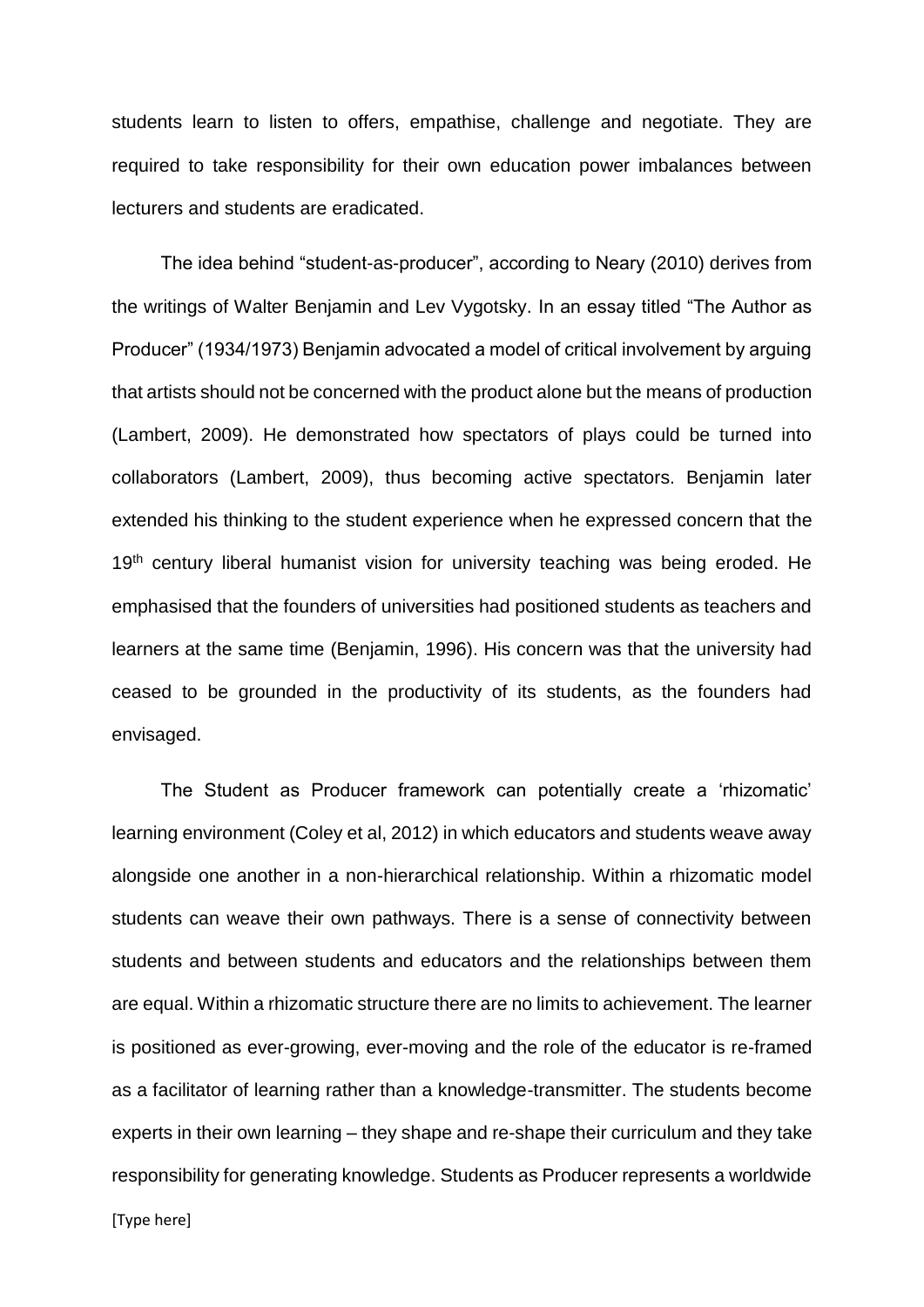movement of scholars and students against the neo-liberalist principles that higher education has unquestioningly embraced. The University of Lincoln is leading the sector in this area and in doing so is challenging the 'intellectual vandalism' (Neary, 2012, p. 2) caused by the increasing privatisation of higher education.

The Student as Producer model essentially positions students as partners in their education. Students are involved in all decision-making processes and student representation is embedded into all Committee structures. Educators and students coplan the curriculum and students have significant ownership of the curriculum by helping to shape it. Additionally, students are given a significantly greater ownership of the assessment process and have greater opportunities to negotiate their own assessments. In addition to curriculum content and assessment students are given increasing responsibility to make decisions about when and how they learn. Power differentials between educators and students are switched; power is transferred away from the educator and given to the student so that students are able given greater negotiating power in relation to the content of programmes and modules, the teaching and the assessment process.

## **Conclusion**

The term *performativity* was coined by Lyotard in his thesis entitled *The Postmodern Condition* (Lyotard, 1984). It refers to the emphasis on the use of outcome related performance indicators. These are frequently expressed as quantitative measures of performance which drive the modern education system through the use of narrow performance indicators which are then used to evaluate the effectiveness of educational institutions. Institutional performance is evaluated in quantitative terms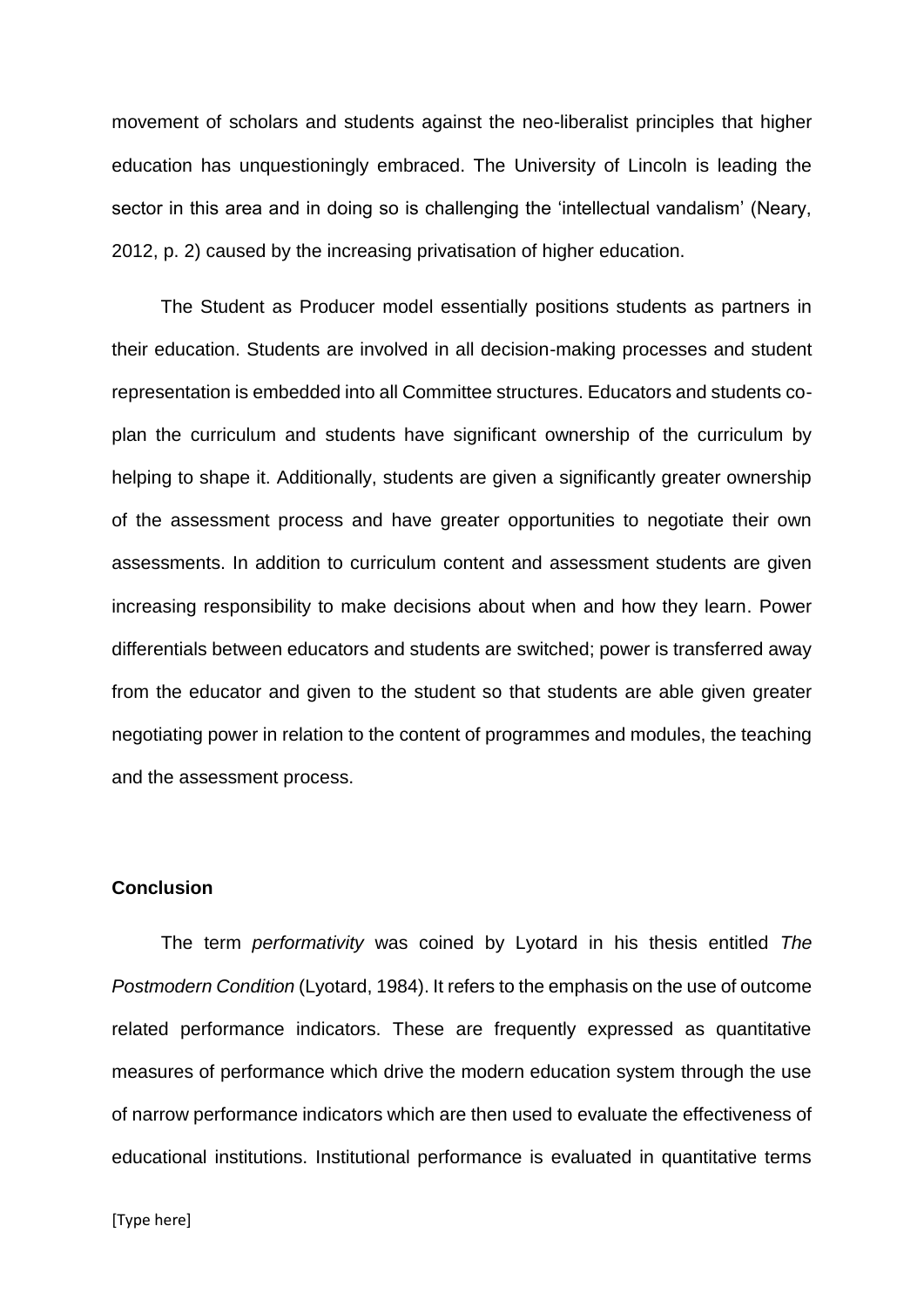and made public through publishing institutional data and naming and shaming those institutions which do not fare well. According to Ball (2003) 'performativity is a technology, a culture and a mode of regulation that employs judgements, comparisons and displays as means of incentive, control, attrition and change...' (p.216). Ball argues that the performative discourse has resulted in increased competition, incentives and the introduction of new forms of surveillance and monitoring processes designed to ensure that outcomes continually improve. Within this 'labyrinth of performativity' (Ball, 2003: 230) there is a high degree of instability, resulting in anxiety and insecurity. The wider field of sport studies and especially sport management are bound to established, and possibly outdated, notions of performativity.

Critical Management Studies (CMS) can provide a theoretical solution to the contemporary challenges of sport management studies. The Student as Producer framework is a suitable approach to facilitate the necessary changes and developments in research and teaching through embracing the principles of inclusiveness, reflexivity and flexibility. The idea of students becoming collaborators of knowledge in a research-engaged educational environment can provide a possible solution to the ever-expanding and rapidly changing landscape of sport management. The issues raised by CMS academics (Fournieu and Grey, 2000; Spicer et al, 2009) on performativity and reflexivity, along with the call for more inclusive (Doherty, 2013; Chelladurai, 2013) and more critical (Frisby, 2005; Amis and Silk, 2005; Shaw et al, 2008) sport management research, requires a radical educational approach, such as Student-as-Producer. The field of sport management education needs to be detached from the traditional profit-oriented "toolkits", or "recipes", which are insufficient for dealing with the economic landscape of the new millennium, and more importantly are detached from the contemporary social and economic challenges. Sport management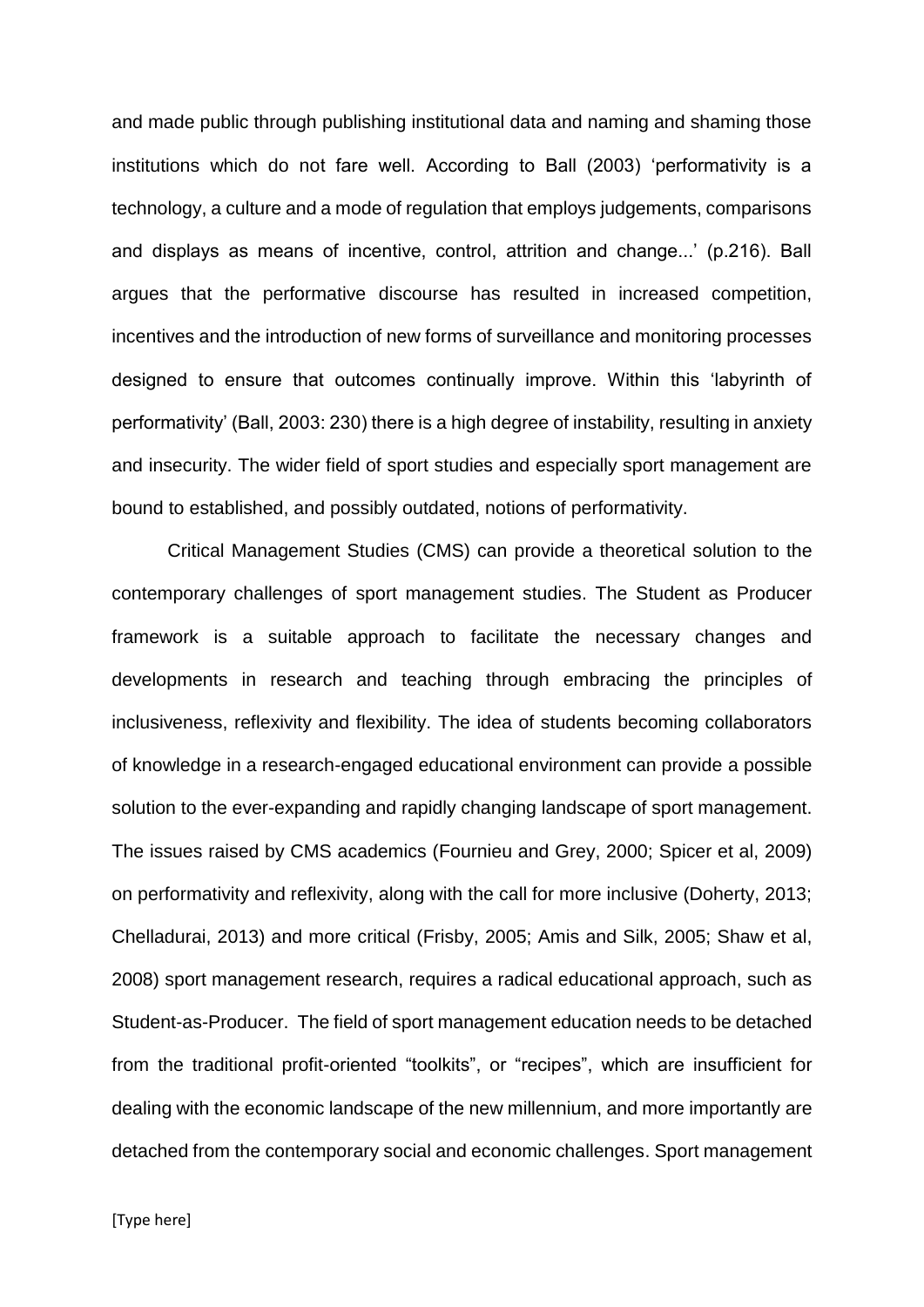academics need to empower young researchers and collaborate with students in teaching and learning to give the field a new dynamic and a distinctive presence in sport studies.

Sport is changing. It is becoming less inclusive and less liberal and the 2008 crisis has had a detrimental impact on "grass roots" sport. In order to address the current and future challenges facing the industry there is a need to ensure that sports professionals operate ethically, critically and are able to generate solutions to problems. There is a need for these professionals to be adaptable so that they are able to be responsive to the challenges they face. We argue that a more critical higher education pedagogy is required in order to prepare graduates for these challenges. The Student as Producer framework provides a model which provides students with opportunities to take ownership of their curriculum and of their own learning. It provides a framework which positions the student as an active producer of knowledge rather than a passive recipient of an imposed curriculum. In addition to being an enabling pedagogy it provides students with opportunities to work democratically with lecturers, peers and those in more senior academic positions. Through this process students learn to listen to the perspectives of others, challenge and negotiate sensitively in the process of shaping their curriculum and generating new knowledge. We believe that the Students as Producer framework is potentially a model of higher education pedagogy which will enable future sports managers to operate more ethical, caring, democratic and authentic practice. As such, the application of this framework to sports management studies warrants further discussion.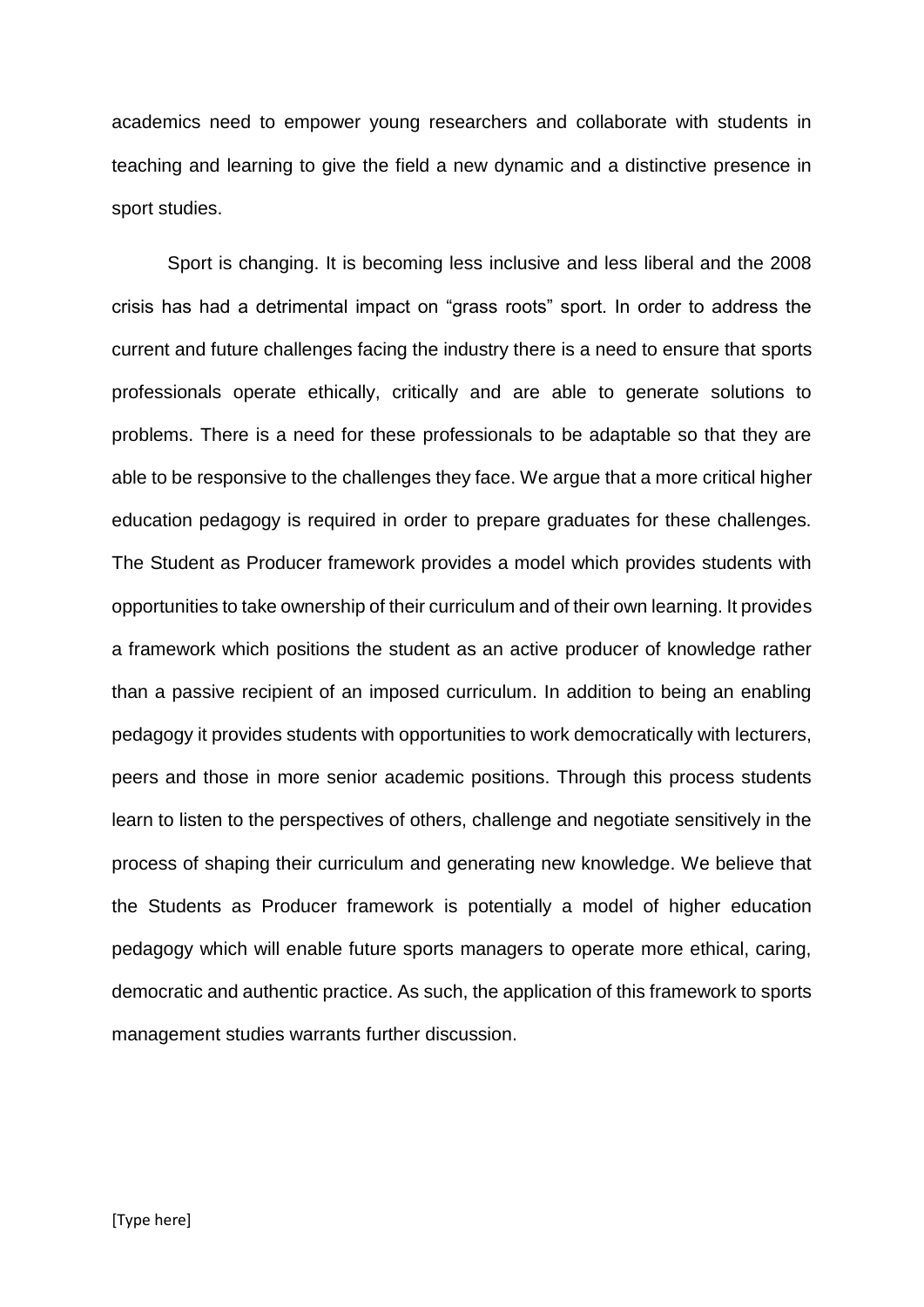### **References**

Alvesson, M., & Deetz, S. (2000). *Doing critical management research*. Sage.

Alvesson, M., & Sandberg, J. (2013). Has management studies lost its way? Ideas for more imaginative and innovative research. *Journal of Management Studies*, *50*(1), 128-152.

Alvesson, M., & Spicer, A. (2012). A Stupidity‐Based theory of organizations. *Journal of management studies*, *49*(7), 1194-1220.

Alvesson, M., & Spicer, A. (2012). Critical leadership studies: The case for critical performativity. *Human relations*, *65*(3), 367-390.

Amis, J., & Silk, M. (2005). Rupture: Promoting critical and innovative approaches to the study of sport management. *Journal of Sport Management*, *19*(4), 355.

Ball, S.J. (2003), 'The Teacher's Soul and the Terrors of Performativity', *Journal of education Policy,* 18, (2), 215-28.

Benjamin, W. (1934/1973), 'The Author as Producer' in *Understanding Brecht,* W. Benjamin (ed), 85-103, Bristol: NLB.

Benjamin, W. (1996), 'The life of students', in M. Bullock and M.W. Jennings (eds), *Walter Benjamin Selected Writings,* vol. 1, 1926-1936, Belknap Press of Harvard University Press, 37-47.

Bourdieu, P. (1977). *Outline of a Theory of Practice*. Cambridge: Cambridge University Press.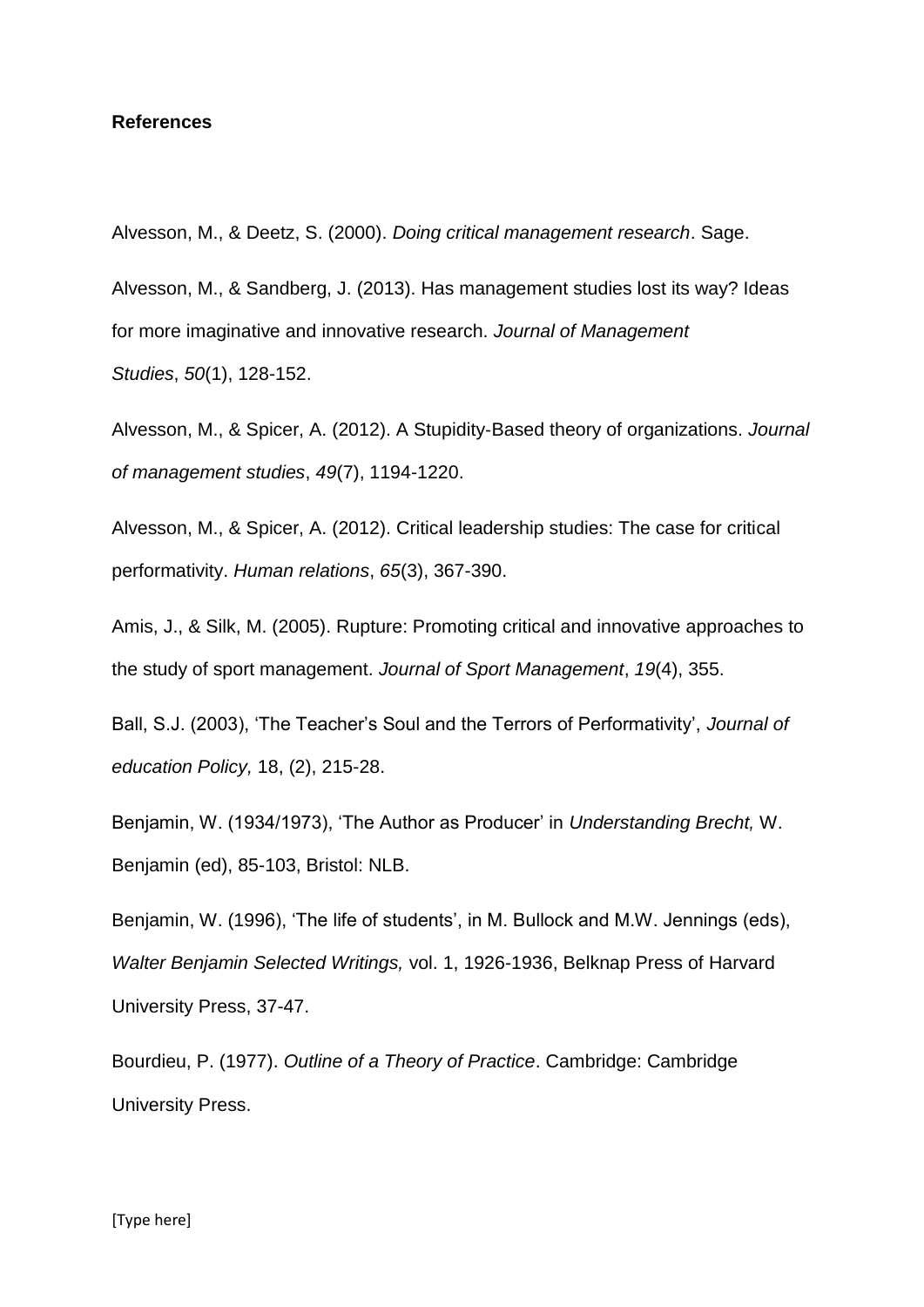Bourdieu, P. (1990). The logic of Practice. Translated by R. Nice. Malden: Polity Press.

Cabantous, L., Gond, J. P., Harding, N., & Learmonth, M. (2015). Critical essay: Reconsidering critical performativity. *human relations*, 0018726715584690.

Carey, P. (2013), 'Student as co-producer in a marketised higher education system: a case study of students' experience of participation in curriculum design', *Innovations in Education and Teaching International,* 50, (3), pp. 250-260.

Carrington, B. (2010). *Race, Sport and Politics: The Sporting Black diaspora*. London: Sage.

Castells, M. (2011). *The rise of the network society: The information age: Economy, society, and culture* (Vol. 1). John Wiley & Sons.

Chelladurai, P. (2013). A personal journey in theorizing in sport management. *Sport Management Review*, *16*(1), 22-28.

Chomsky, N. (2016, 26 April). *Discussion at the New York Public Library*, transcript, Retrieved from: [https://yanisvaroufakis.eu/2016/06/28/full-transcript-of-the-yanis](https://yanisvaroufakis.eu/2016/06/28/full-transcript-of-the-yanis-varoufakis-noam-chomsky-nypl-discussion/)[varoufakis-noam-chomsky-nypl-discussion/](https://yanisvaroufakis.eu/2016/06/28/full-transcript-of-the-yanis-varoufakis-noam-chomsky-nypl-discussion/)

Coley, R., Lockwood, D., and O'Meara, A. (2012), 'Deleuze and Guattari and photography education', *Rhizome,* 23, available at

<http://rhizomes.net/issue23/coley/index.html> [accessed 25.6.12]

Cottle, E. (Ed.). (2011). *South Africa's World Cup: A legacy for whom?*. Scottsville: University of KwaZulu-Natal Press.

Doherty, A. (2013). Investing in sport management: The value of good theory. *Sport Management Review*, *16*(1), 5-11.

[Type here]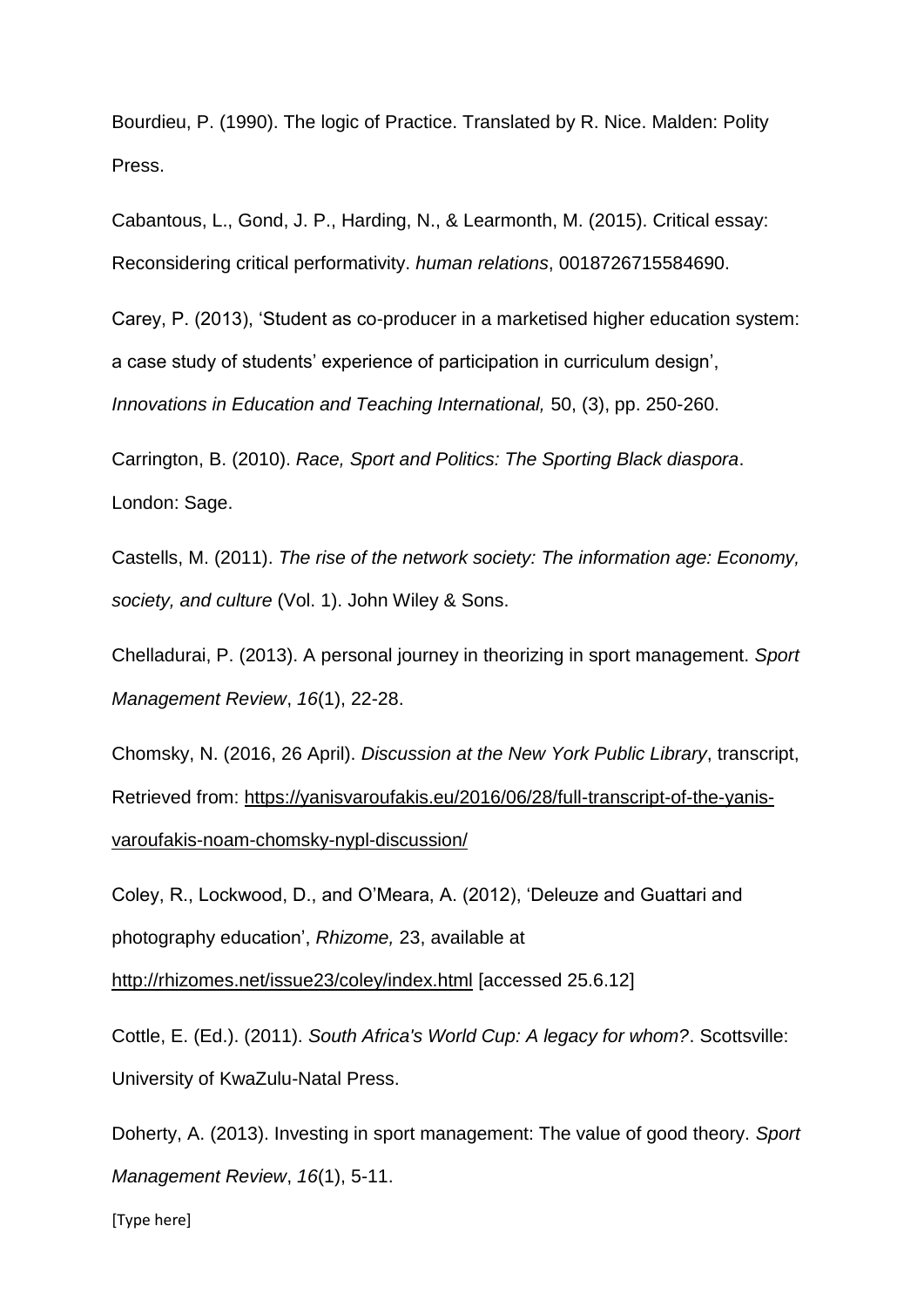Fink, J. S. (2013). Theory development in sport management: My experience and other considerations. *Sport Management Review*, *16*(1), 17-21.

Fitzpatrick, K. (2011). Stop playing up!: Physical education, racialization and resistance. *Ethnography*, *12*(2), 174-197.

Fitzpatrick, K., & Santamaría, L. J. (2015). Disrupting racialization: considering critical leadership in the field of physical education. *Physical Education and Sport Pedagogy*, *20*(5), 532-546.

Fleming, P., & Banerjee, S. B. (2015). When performativity fails: Implications for critical management studies. *human relations*, 0018726715599241.

Fournier, V., & Grey, C. (2000). At the critical moment: Conditions and prospects for critical management studies. *Human relations*, *53*(1), 7-32.

Frisby, W. (2005). Dr. Earle F. Zeigler lecture. *Journal of sport management*, *19*, 1- 12.

Fukuyama, F. (1989). The end of history?. *The national interest*, (16), 3-18.

Gibbs, G. (2010), *Dimensions of Quality,* York: HEA.

Gibson, O., & Watts, J. (2013, December, 5). World cup: Rio favelas being 'socially cleansed in run up to sporting events'. *The Guardian*. Retrieved from: https://www.theguardian.com/world/2013/dec/05/world-cup-favelas-sociallycleansed-olympics

Giulianotti, R., Armstrong, G., Hales, G., & Hobbs, D. (2015). Sport Mega-Events and Public Opposition A Sociological Study of the London 2012 Olympics. *Journal of Sport & Social Issues*, *39*(2), 99-119.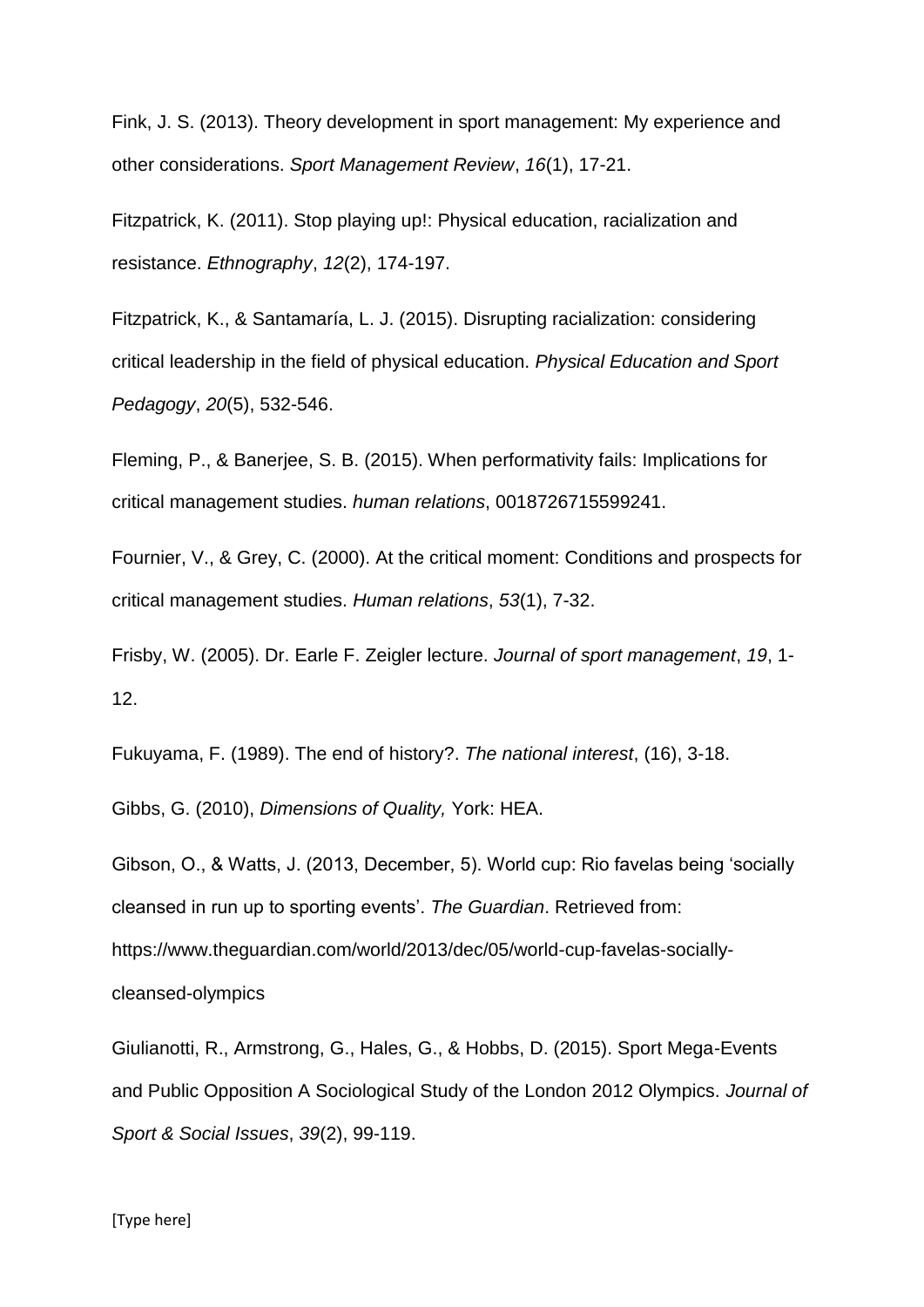Gond, J. P., Cabantous, L., Harding, N., & Learmonth, M. (2015). What do we mean by performativity in organizational and management theory? The uses and abuses of performativity. *International Journal of Management Reviews*.

Grey, C., & Willmott, H. (2005). *Critical management studies: A reader*. Oxford University Press.

Grix, J. (2012). 'Image'leveraging and sports mega-events: Germany and the 2006 FIFA World Cup. *Journal of Sport & Tourism*, *17*(4), 289-312.

Hoye, R., Smith, A. C., Nicholson, M., & Stewart, B. (2015). *Sport management: principles and applications*. Routledge.

Jennings, A. (1996). *The new lord of the rings.* London: Simon & Shuster*.*

Jones, D. F., Brooks, D. D., & Mak, J. Y. (2008). Examining sport management programs in the United States. *Sport Management Review*,*11*(1), 77-91.

Lambert, C. (2009), 'Pedagogies of participation in higher education: a case for research-based learning', *Pedagogy, Culture and Society,* 17, (3), pp.295-309.

Lenskyj, H. J. (2000). *Inside the Olympic industry: Power, politics, and activism*. SUNY Press.

Lenskyj, H. J. (2000). *Inside the Olympic industry: Power, politics, and activism*. New York: SUNY Press.

Lenskyj, H. J. (2008). *Olympic industry resistance: Challenging Olympic power and propaganda*. New York: SUNY Press.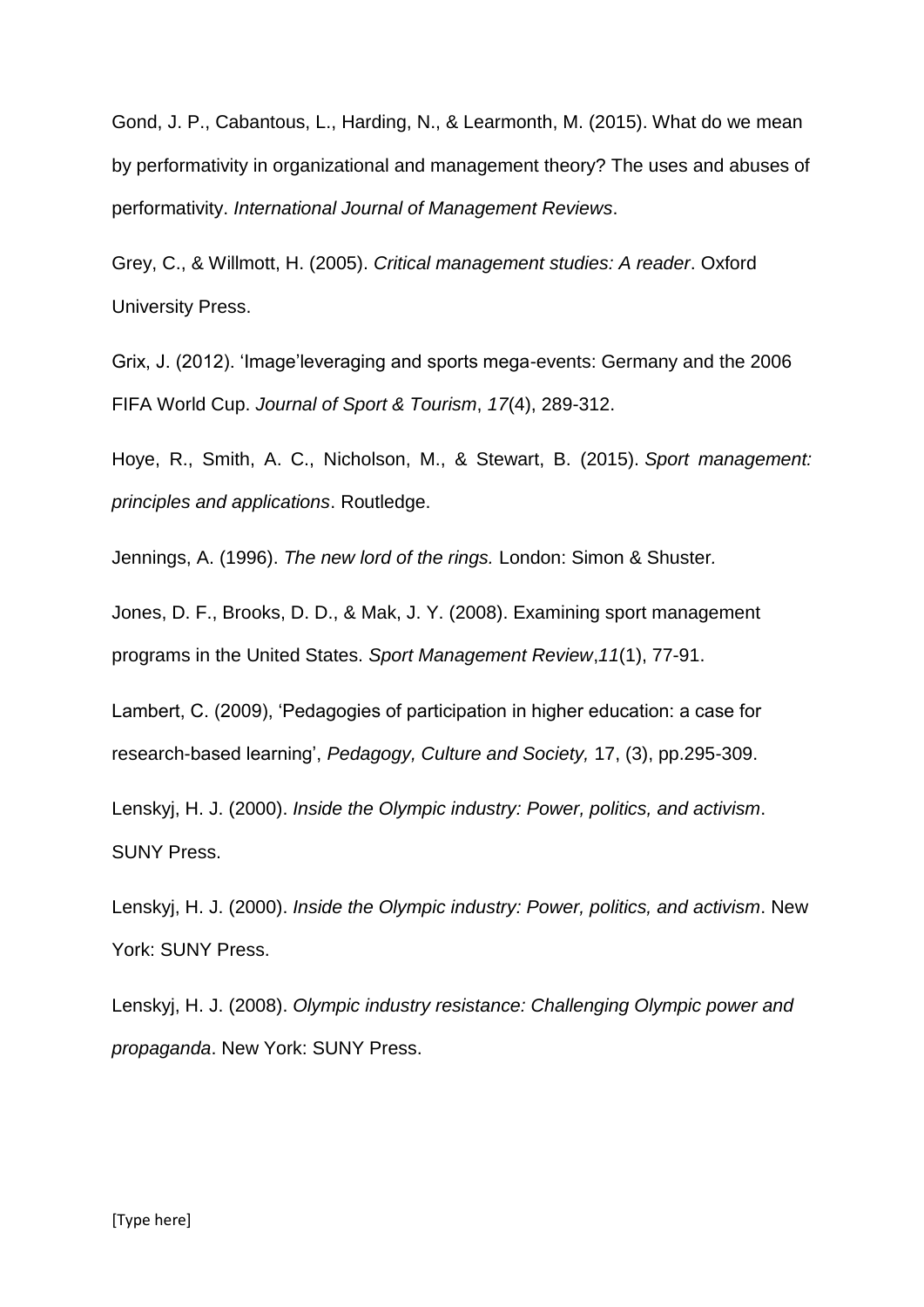Love, A., & Andrew, D. P. (2012). The intersection of sport management and sociology of sport research: A social network perspective. *Sport Management Review*, *15*(2), 244-256.

Lyotard, J. F. (1984). *The postmodern condition: A report on knowledge* (Vol. 10). Minneapolis: U of Minnesota Press.

McCulloch, A. (2009), 'The student as co-producer: learning from public administration about the student-university relationship', *Studies in Higher Education,*  34, pp.171-183.

Molesworth, M., Nixon, E. and Scullion, R. (2009), 'Having, being and higher education: the marketisation of the university and the transformation of the student into consumer', *Teaching in Higher Education,* 14, pp. 277-287.

Neary, M. (2010). Student as producer: a pedagogy for the avant-garde?. *Learning Exchange*, *1*(1). Retrieved from:

<http://studentasproducer.lincoln.ac.uk/files/2014/03/15-72-1-pb-1.pdf>

Neary, M. (2012), *Student as Producer: an institution of the common? [or how to recover communist/revolutionary science],* York: HEA.

Pedersen, P. M., & Thibault, L. (Eds.). (2014). *Contemporary Sport Management, 5E*. Human Kinetics.

Saunders, D.B. (2011), 'Students as customers: the influence of neoliberal ideology and free-market logic on entering first-year college students', *Open Access* 

*Dissertations,* paper 377. May 6, 2012, Retrieved from

[http://scholarworks.umass.edu/open\\_access\\_dissertations/377](http://scholarworks.umass.edu/open_access_dissertations/377)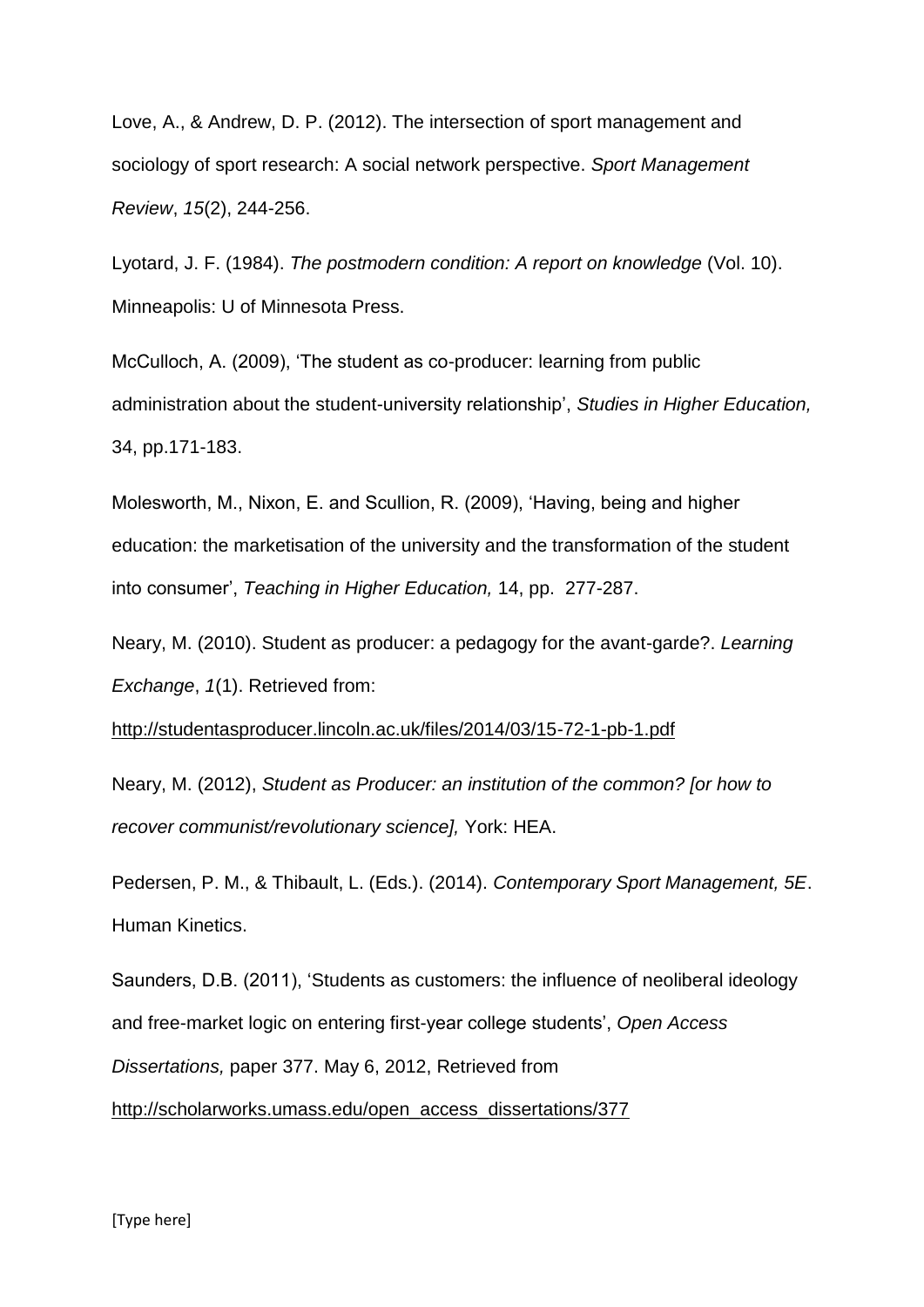Shaw, C. A. (2008). *Five ring circus: Myths and realities of the Olympic games*. Gabriola Island: New Society Publishers.

Shaw, S., & Frisby, W. (2006). Can gender equity be more equitable? Promoting an alternative frame for sport management research, education, and practice. *Journal of Sport Management*, *20*(4), 483.

Smith, A. C., & Stewart, B. (2010). The special features of sport: A critical revisit. *Sport Management Review*, *13*(1), 1-13.

Spicer, A., Alvesson, M., & Kärreman, D. (2009). Critical performativity: The unfinished business of critical management studies. *Human relations*, *62*(4), 537- 560.

Spicer, A., Alvesson, M., & Kärreman, D. (2016). Extending critical performativity. *Human Relations*, *69*(2), 225-249.

Sugden, J. (2010). Critical left-realism and sport interventions in divided societies. *International Review for the Sociology of Sport*, *45*(3), 258-272.

Sugden, J. P., & Tomlinson, A. (2002). *Power games: A critical sociology of sport*. Oxon: Routledge.

Tinning, R. (2002). Toward a "modest pedagogy": Reflections on the problematics of critical pedagogy. *Quest*, *54*(3), 224-240.

Tinning, R., & Glasby, T. (2002). Pedagogical work and the 'cult of the body': Considering the role of HPE in the context of the 'new public health'. *Sport, Education and Society*, *7*(2), 109-119.